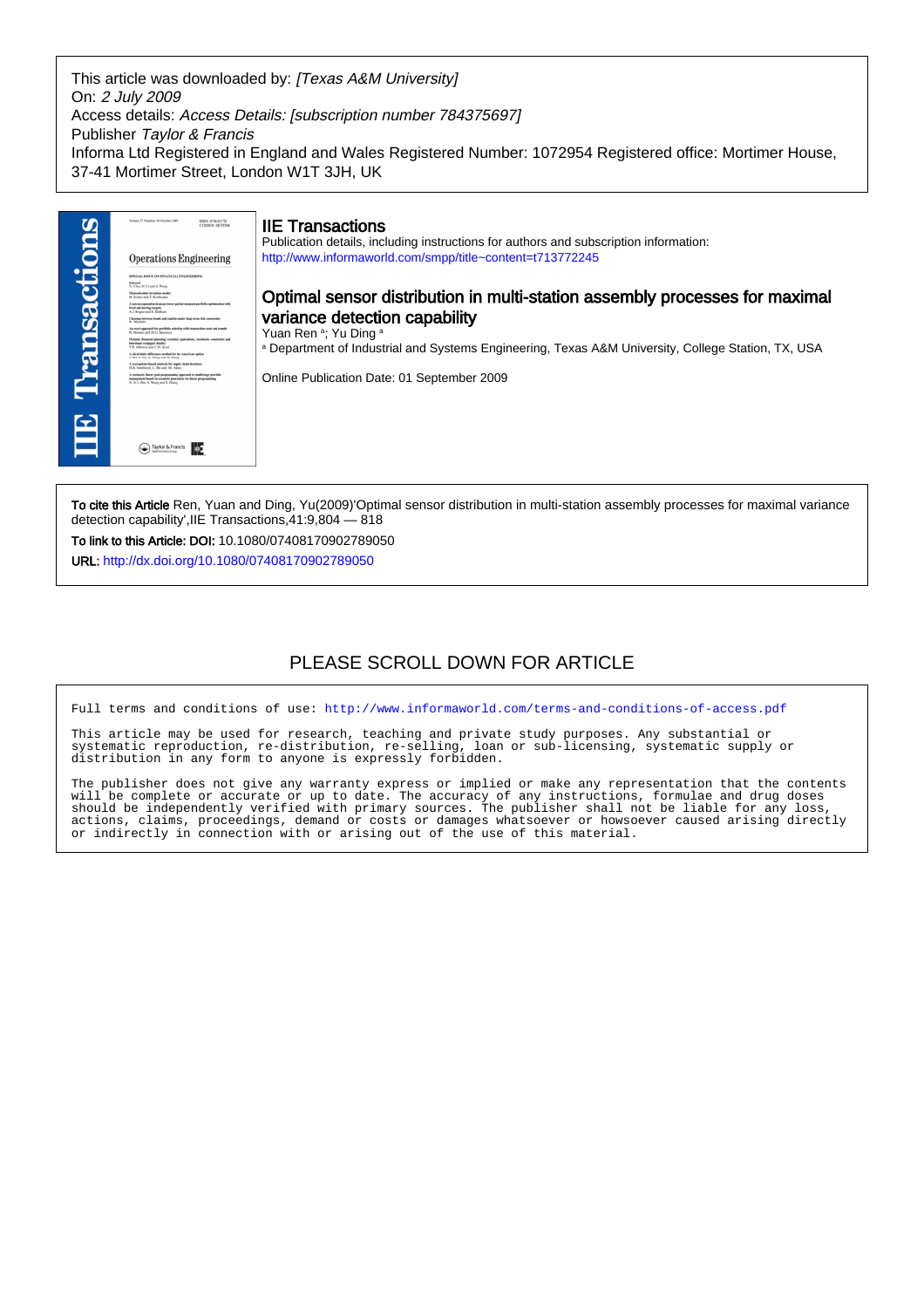# Optimal sensor distribution in multi-station assembly processes for maximal variance detection capability

YUAN REN and YU DING<sup>∗</sup>

*Department of Industrial and Systems Engineering, Texas A&M University, College Station, TX 77843-3131, USA E-mail: yuding@iemail.tamu.edu*

Received January 2007 and accepted September 2007

Recent advances in sensor technology now allow manufacturers to distribute multiple sensors in multi-station assembly processes. A distributed sensor system enables the continual monitoring of manufactured products and greatly facilitates the determination of the underlying process variation sources that cause product quality defects. This paper addresses the problem of optimally distributing sensors in a multi-station assembly process to achieve a maximal variance detection capability. A sensitivity index is proposed for characterizing the detection ability of process variance components and the optimization problem for sensor distribution is formulated for a multi-station assembly process. A data-mining-guided evolutionary method is devised to solve this non-linear optimization problem. The data-mining-guided method demonstrates a considerable improvement compared to the existing alternatives. Guidance on practical issues such as the interpretation of the rules generated by the data mining method and how many sensors are required are also provided.

**Keywords:** Multi-station assembly process, sensitivity, data mining, evolutionary algorithms

## **1. Introduction**

Variation propagation is a common phenomenon in a production system and profoundly affects the quality control practice in a multi-station manufacturing process (Ceglarek and Shi, 1995). Establishing sound quality assurance strategies hinges upon how well one can observe changes of variation in the multi-station manufacturing processes. Recent innovations in sensor technology provide manufacturers the ability to deploy automated sensing devices at multiple stations along the production line for tracking the variation level of a product. A major challenge is where in the production process to distribute these sensing devices so as to achieve the maximum detection capability of variation contributors at an affordable sensor cost. The complex interaction between various constraint factors and operational alternatives makes the solution far from trivial.

Research studies on sensor distribution in discrete manufacturing processes were surveyed in Mandroli *et al.* (2006). Relevant research efforts can be classified into two categories: (i) inspection-oriented quality assurance strategies; and (ii) diagnosis-oriented sensor-distribution strategies. The goal of an inspection-oriented strategy is to optimally allocate inspection resources by considering trade-offs of

various cost components associated with inspection, repair and scraping due to product defects, and warranty penalties for the case where defective products have been shipped to customers. Inspection-oriented strategies do improve the quality of products customers eventually receive but do nothing to the underlying manufacturing process to stop it producing defective products. Diagnosis-oriented sensor distribution strategies, on the other hand, focus on identifying as well as eliminating the root causes of product defects. To establish such strategies, people usually assume that a set of underlying yet unknown variables (e.g., fixture errors in assembly processes) is responsible for the product quality defects. Since the underlying variables are not directly observable, statistical inferences have to be made about them from sensory information in order to determine which underlying variables cause the product defects. Therefore, the goal in a diagnosis-oriented strategy is to find a deployment of sensors such that the root causes of product defects are identifiable in a certain optimal sense. This paper intends to address a diagnosis-oriented sensor distribution strategy.

From the survey made by Mandroli *et al.* (2006), especially Tables 5 and 6 therein, it is clear that research on sensor placement distribution in multi-station systems is relatively limited; by comparison the majority of work on sensor placement has focused on a single-station setting (Mandroli *et al.*, 2006). The following is a quick recap

<sup>∗</sup>Corresponding author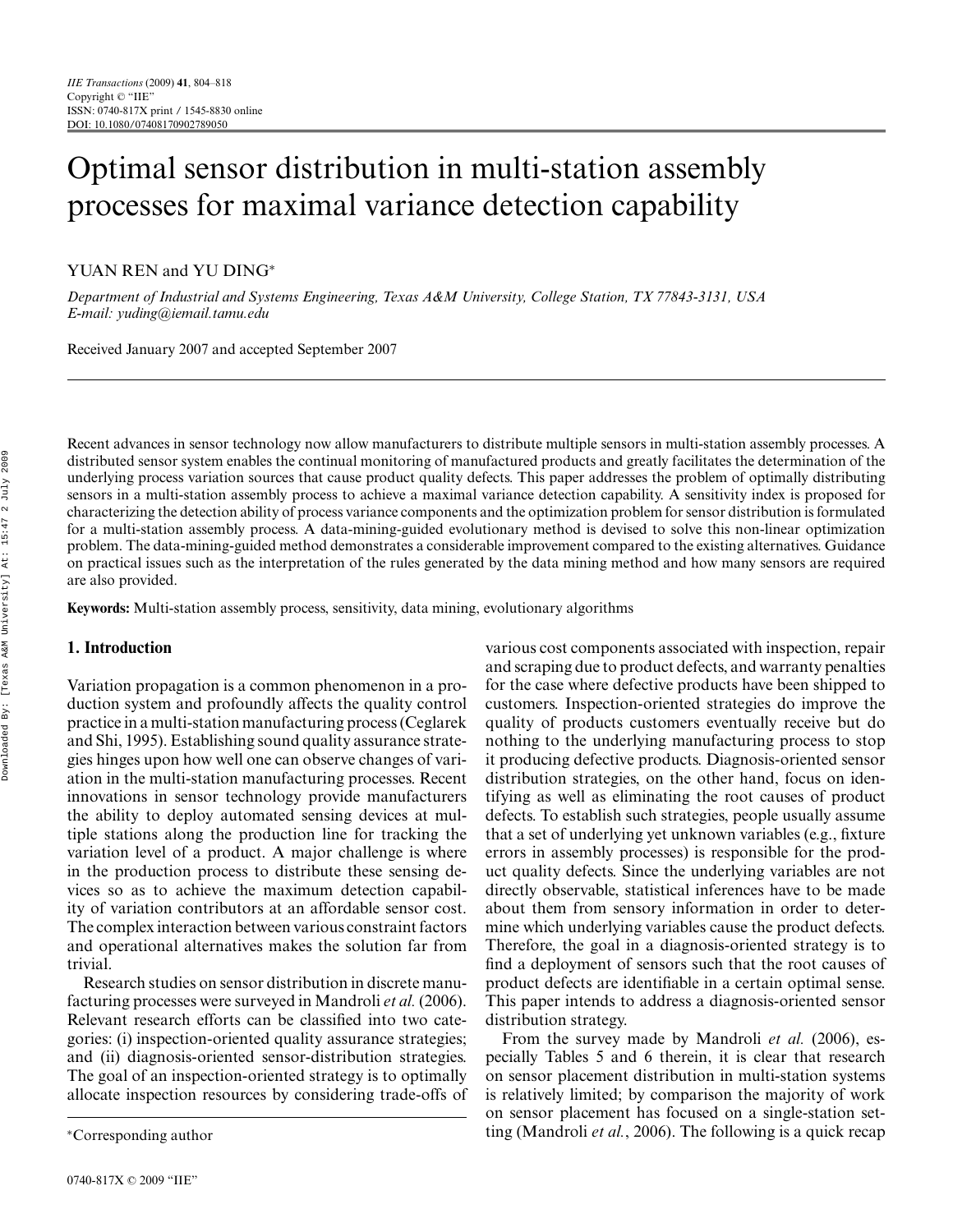of the relevant literature related to sensor distribution in a multi-station process. We will review previous work according to different performance measures of a sensor system. Primarily three performance measures have been reported in the literature: (i) minimum distance between variation patterns; (ii) diagnosability; and (iii) sensitivity.

Ceglarek and Shi (1996) have developed a pattern matching procedure for variation diagnosis. Based on the variation patterns, researchers tried to maximize the minimum distance among different patterns. Using this performance measure, Khan *et al.* (1998) studied "end-of-line sensing," where the sensing station is located at the end of a manufacturing system but variation sources include those from upstream stations. Khan and Ceglarek (2000) studied "distributed sensing," which allows sensors to be placed at any station. Their methodology is based on a single-fixture model and thus does not consider interaction effects of variation sources between stations. However, such interaction effects between stations are actually the reason causing the additional complexity in multi-station manufacturing processes and thus should be considered. Recently, researchers developed a recursive station-indexed state space model to capture the complicated phenomenon of variation propagation in a multi-station process and this technique has been successfully applied to assembly processes (Jin and Shi, 1999; Ding *et al.*, 2000; Camelio *et al.*, 2003) as well as machining processes (Djurdjanovic and Ni, 2003; Huang *et al.*, 2003; Zhou *et al.*, 2003).

Based on a state space variation model, Ding *et al.* (2003) presented a sensor distribution strategy in a multi-station assembly process to guarantee a full diagnosability, where all the variation sources can be uniquely identified by the resulting sensor system. The diagnosability condition is essentially to make the corresponding diagnosability matrix non-singular but it does not regulate how well-conditioned a diagnosability matrix should be, or equivalently, how large should be the eigenvalues of a diagnosability matrix. When a sensor distribution strategy achieves full diagnosability, it means that any change in the underlying process variation will produce a difference in the sensor outputs so that such a change can theoretically be detected. However, in reality, the change in sensor readings could be very small and therefore easily overwhelmed by background disturbances, thereby becoming not useful for diagnosis purposes. For example, for a fully diagnosable system with no other requirements, one unit change in the variance of variation sources might only result in a 0.01 unit change in the variance of sensor measurements. Moreover, using the diagnosability criterion alone, as in Ding *et al.* (2003), does not differentiate between diagnosable systems in terms of their capability to detect small changes in variation sources. Using the diagnosability criterion, the diagnosable system in the above example is no different from another diagnosable system that can produce a 10-unit change in sensor readings for every unit change in the variation sources.

Another often used criterion for sensor placement is the sensitivity of a sensor system (Wang and Nagarkar, 1999; Camelio *et al.*, 2005; Liu *et al.*, 2005) – we will present the formal definition of the sensitivity in Section 2. Intuitively, the sensitivity is related to the detection capability of a sensor system. Mathematically, it regulates the eigenvalues of a diagnosability matrix to make sure that a change in the underlying process will produce a large enough change in sensor readings. Liu *et al.* (2005) discussed the mathematical relationship between diagnosability and sensitivity, and stated that "a sensor system that has zero sensitivity to any one of the variation sources provides no diagnosability, whereas a sensor system with non-zero sensitivity to all variation sources possesses a certain level of diagnosability." In summary, optimizing the sensitivity criterion will lead to a maximized detection capability for a sensor system and ensure a maximum separation of variation sources. The objective of this paper is to study the sensitivity measure of a distributed sensor system in a multi-station assembly process and devise an algorithm that efficiently solves the corresponding optimization problem.

The aforementioned work using the sensivity criterion (Wang and Nagarkar, 1999; Camelio *et al.*, 2005; Liu *et al.*, 2005) was conducted primarily under a single-station setting. This is not surprising because solving the sensor distribution problem for a multi-station system is generally more difficult, a point argued previously in Ding *et al.* (2006) and Mandroli *et al.* (2006). Unlike the sensor distribution problem on single-station systems, each sensor in our problem could be installed at any location of any part at any station. As a result, the pool of candidate sensor locations is much larger. The sensitivity measure is a non-linear function of the sensor locations and is accompanied by complicated geometric constraints (which typically come from the parts or subassemblies that the sensors are meant to measure). According to our experience, the sensitivity measure may not be continuous over the design space. This is because when a sensor location is changed from one station to another station or from a part to another part, the value of the sensitivity measure could have a point of discontinuity.

Given the relationship between the diagnosability and sensitivity measures, one may wonder if we could integrate the strategy in Ding *et al.* (2003) and a single-station sensor placement algorithm to solve our sensor distribution problem. The procedure might go as follows. First use the approach in Ding *et al.* (2003) to determine on which stations to distribute sensors in order to achieve full diagnosability. Then, optimize the sensor locations within individual stations to maximize the sensitivity measure. The problem with this two-step procedure is that solving an optimization problem in two suboptimal steps typically does not produce an optimal or nearly optimal result. As will be shown in Section 4 for a three-station example, doing so could incorrectly filter out some promising solution regions and eventually lead to a solution that is much worse than solving the optimization problem in an integrated manner.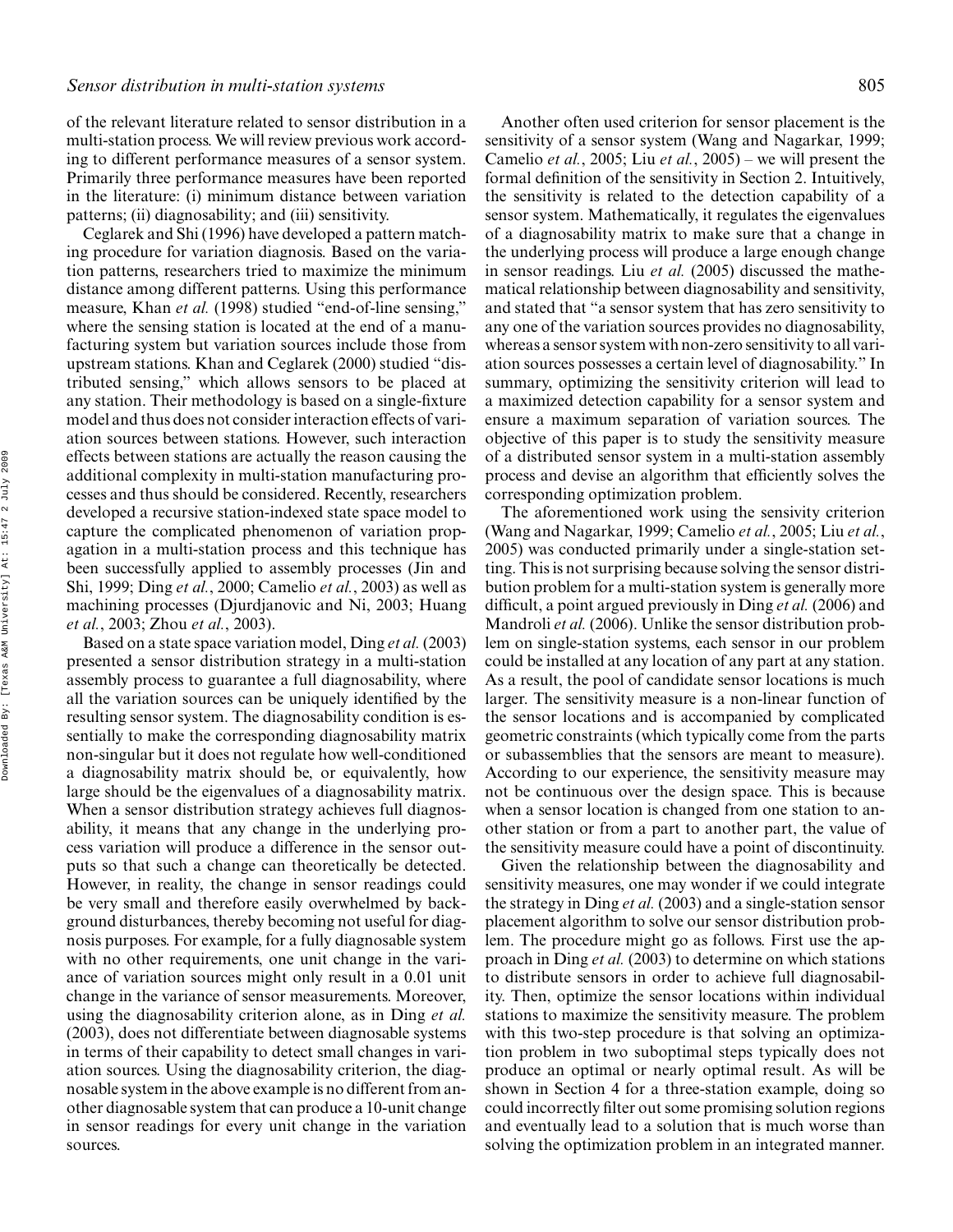





The Assembly Process

**Fig. 1.** Illustrative example: a multi-station assembly process.

Thus, this paper solves the sensor distribution problem using a single optimization formulation. The solution approach we undertake is a data-mining-guided evolutionary approach, following a general idea initially proposed in Michalski (2000). This data-mining-guided method has two ingredients: a data-mining procedure that predicts the subregions where a "good" sensor location could be and an evolutionary procedure that diversifies, and thus enhances the quality of, the samples to be used for the data mining and prediction purposes. Our results demonstrate that this approach can handle the non-linear optimization problem for sensor distribution very well and that it can find a better solution in shorter time as compared with the procedures using a data-mining approach or an evolutionary approach alone.

Following this introduction, we unfold our investigation as follows. Section 2 presents the problem formulation and discusses the design criterion. Section 3 explains the general idea of the proposed approach to solve the optimal sensor distribution problem, and also presents the details for realizing the data-mining guided approach. Section 4 implements the proposed method and investigates its performance. Section 5 concludes the paper.

#### **2. Formulation of the sensor distribution problem**

Consider as an example the three-station two-dimensional (2-D) assembly process in Fig. 1. The three-station assembly process proceeds as follows: (i) at the first station, part 1 and part 2 are assembled; (ii) at the second station, the subassembly consisting of parts 1 and 2 receives part 3 and part 4; and (iii) at the third station, no assembly operation is performed but the key dimensional features of the final assembly are measured. The quality assurance objective here is about the dimensional integrity of the assembly product. Optical coordinate sensors  $M_1$  to  $M_5$  are distributed throughout the assembly process to monitor the dimensional quality of the final assembly and/or of the intermediate subassemblies. The major variation sources in such a process are associated with the fixture locators on different stations – as shown in Fig. 1, each part or subassembly is held by a set of fixtures, which consists of a four-way pin *P*<sup>1</sup> that constrains the part motion in both the *x* and the *z* directions, and a two-way pin  $P_2$  that constrains the part motion in the *z*-direction. An optimal sensor distribution should be able to identify these fixturing variation sources uniquely and accurately.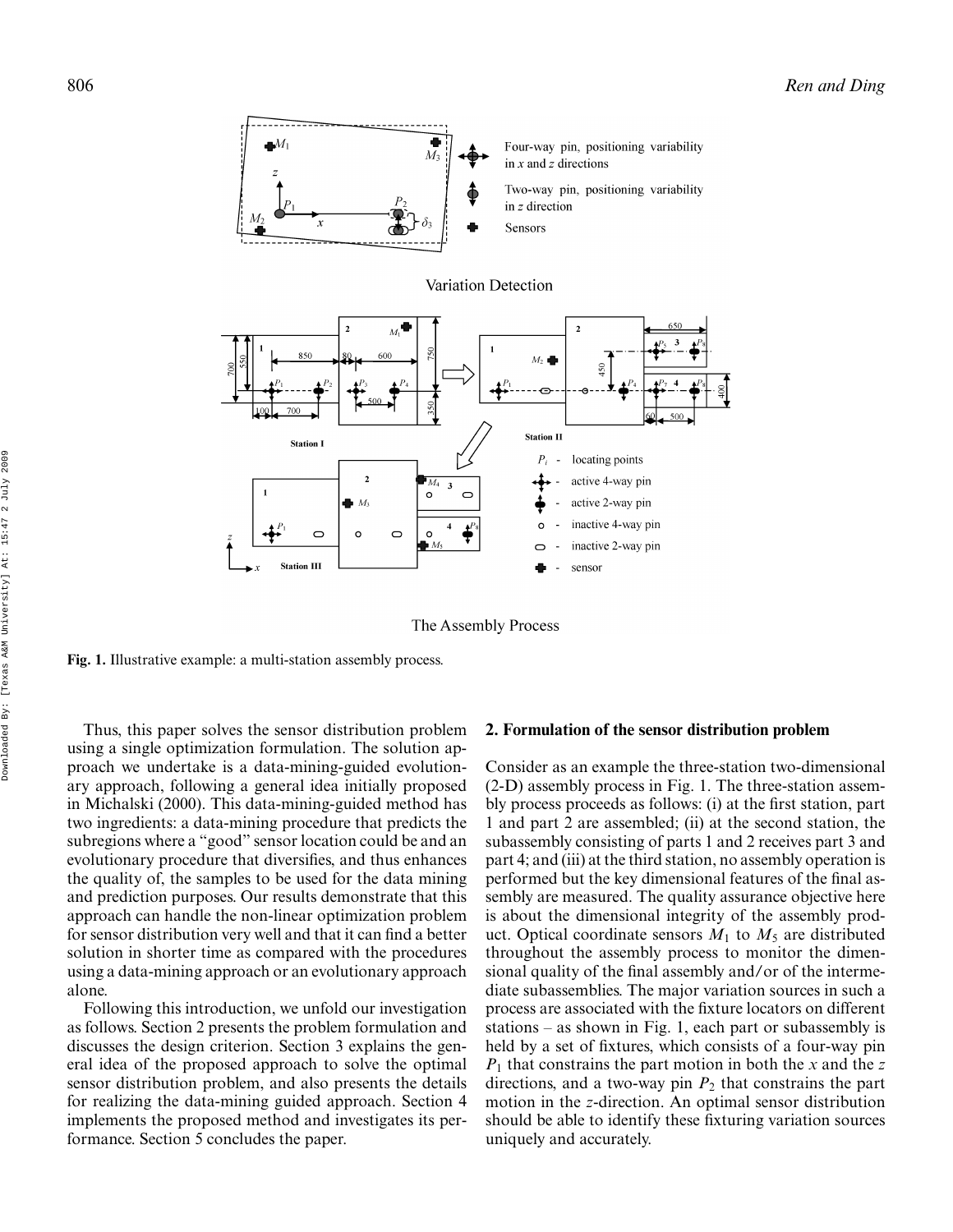# *Sensor distribution in multi-station systems* 807

In order to calculate the sensitivity index, we first need to have the relationship between the fixturing variation and the sensor measurements in a multi-station assembly process. This relation is in fact represented using a stationindexed state space model. The detailed model development was reported in Ding *et al.* (2002). We just summarize the results that will be used in this paper. For a multi-station assembly process, the state space model can be expressed as

$$
\mathbf{x}_{k-1} = \mathbf{A}_k \mathbf{x}_k + \mathbf{B}_k \mathbf{u}_k + \boldsymbol{\xi}_k, \n\mathbf{y}_{k-1} = \mathbf{C}_k \mathbf{x}_k + \boldsymbol{\eta}_k,
$$
\n(1)

where  $k \in 1, 2, \ldots, N$  is the station index, and *N* is the number of stations. The state vector  $\mathbf{x}_k$  and input vector  $\mathbf{u}_k$  are the product accumulated deviations and the fixture deviation on station *k*. The process disturbances and sensor noises are denoted by  $\xi_k$  and  $\eta_k$ , respectively. Product measurements at station  $k$  are included in  $y_k$ . In Figure 1, for instance, **y**<sup>3</sup> comprises the deviations measured by sensors  $M_3$  to  $M_5$ . The  $A_k$  is the state transition matrix which links the part deviation states on adjacent stations,  $\mathbf{B}_k$  is the input matrix which represents the effect from the fixture deviations and  $\mathbf{C}_k$  is the observation matrix corresponding to the number and locations of sensors.

By eliminating the intermediate state variables and aggregating the information associated with individual stations, Equation (1) could be further formulated into an input– output relation as

$$
\mathbf{y} = \mathbf{\Gamma} \times \mathbf{u} + \mathbf{\Gamma}_0 \times \mathbf{x}_0 + \boldsymbol{\varepsilon}.
$$
 (2)

where  $\mathbf{y}^{\mathrm{T}} \equiv [\mathbf{y}_1^{\mathrm{T}} \ \mathbf{y}_2^{\mathrm{T}} \dots \ \mathbf{y}_N^{\mathrm{T}}], \ \mathbf{u}^{\mathrm{T}} \equiv [\mathbf{u}_1^{\mathrm{T}} \ \mathbf{u}_2^{\mathrm{T}} \dots \ \mathbf{u}_N^{\mathrm{T}}], \ \boldsymbol{\varepsilon}^{\mathrm{T}} \equiv [\boldsymbol{\varepsilon}_1^{\mathrm{T}} \ \mathbf{y}_2^{\mathrm{T}} \dots \ \boldsymbol{\varepsilon}_N^{\mathrm{T}}], \ \boldsymbol{\varepsilon}_k \equiv \boldsymbol{\Sigma}_{i=1}^k \mathbf{C}_k \boldsymbol{\Phi}_{k,i} \boldsymbol{\$ and

$$
\mathbf{\Gamma} = \begin{bmatrix}\n\mathbf{C}_1 \mathbf{B}_1 & \mathbf{0} & \cdots & \mathbf{0} \\
\mathbf{C}_2 \mathbf{\Phi}_{2,1} \mathbf{B}_1 & \mathbf{C}_2 \mathbf{B}_2 & \cdots & \mathbf{0} \\
\vdots & \vdots & \ddots & \vdots \\
\mathbf{C}_N \mathbf{\Phi}_{N,1} \mathbf{B}_1 & \mathbf{C}_N \mathbf{\Phi}_{N,2} \mathbf{B}_2 & \cdots & \mathbf{C}_N \mathbf{B}_N\n\end{bmatrix},
$$
\n
$$
\mathbf{\Gamma}_0 = \begin{bmatrix}\n\mathbf{C}_1 \mathbf{\Phi}_{1,0} \\
\mathbf{C}_2 \mathbf{\Phi}_{2,0} \\
\vdots \\
\mathbf{C}_N \mathbf{\Phi}_{N,0}\n\end{bmatrix}.
$$
\n(3)

Our goal is to detect the variance change in the variation sources **u**. For that purpose, we transform model (2) into a variation model. We assume that the product deviation  $\mathbf{x}_0$ , the fixture deviation **u** and the noise term *ε* are independent, and we have

$$
\Sigma_{y} = \Gamma \times \Sigma_{u} \times \Gamma^{T} + \Gamma_{0} \times \Sigma_{x_{0}} \times \Gamma_{0}^{T} + \Sigma_{\varepsilon}.
$$
 (4)

Note that  $\Sigma_u$  is a diagonal matrix since the fixture deviations are physically uncorrelated. As such,  $diag(\Sigma_u)$  is the vector of the variances of variation sources. For the sake of notational simplicity, we use  $\sigma$  to represent diag( $\Sigma_u$ ) in the following discussions. The following simplification follows what was done in Ding *et al.* (2002) and Ding *et al.* (2003). Consider that  $\Sigma_{\mathbf{x}_0}$  is known from measurements at the end of the precedent fabrication process and that  $\Sigma<sub>e</sub>$  can be estimated using data from a normal process condition when no outstanding fixture deviation occurs, then a new covariance matrix is introduced as  $\tilde{\Sigma}_y = \Sigma_y - \Gamma_0 \times \Sigma_{x_0} \times \Gamma_0^T - \Sigma_{\varepsilon}$  to summarize the known quantities. Then Equation (4) can be rewritten as

$$
\tilde{\Sigma}_y = \Gamma \times \Sigma_u \times \Gamma^T. \tag{5}
$$

Using the  $\pi$ (·)-transform introduced in Ding *et al.* (2002), Equation (5) can be expressed as

$$
\text{vec}(\tilde{\Sigma}_{\mathbf{y}}) = \pi(\Gamma) \times \text{diag}(\Sigma_{\mathbf{u}}) = \pi(\Gamma) \times \sigma,
$$
 (6)

where vec(·) is the vector operator (Schott, 1997),  $\pi$ (·) is a matrix transform defined as

$$
\boldsymbol{\pi}(\boldsymbol{\Gamma}) = [(\boldsymbol{\tau}^1 \otimes \boldsymbol{\tau}^1)^T \cdots (\boldsymbol{\tau}^1 \otimes \boldsymbol{\tau}^n)^T \cdots (\boldsymbol{\tau}^n \otimes \boldsymbol{\tau}^1)^T \cdots
$$

$$
(\boldsymbol{\tau}^n \otimes \boldsymbol{\tau}^n)^T]^T, \qquad (7)
$$

 $\tau^{j}$  is the *j*th row of  $\Gamma$ , *j* = 1, ..., *n*, and ⊗ represents the Hadamard product (Schott, 1997).

The diagnosability criterion used in Ding *et al.* (2003) ensures that  $\pi(\Gamma)$  is full rank so that the variance components in  $\sigma$  are uniquely identifiable. Under a single-station setting, Liu *et al.* (2005) defined the variance-detecting sensitivity as the ratio of the change in the variance of measurements over a perturbation of the variance components in  $\sigma$ , that is to say

$$
S = \min_{\delta \sigma \neq 0} \frac{\text{tr}(\delta \tilde{\Sigma}_{\mathbf{y}}^{\mathsf{T}} \delta \tilde{\Sigma}_{\mathbf{y}})}{(\delta \sigma)^{\mathsf{T}}(\delta \sigma)} = \min_{\delta \sigma \neq 0} \frac{\text{vec}(\delta \tilde{\Sigma}_{\mathbf{y}})^{\mathsf{T}} \times \text{vec}(\delta \tilde{\Sigma}_{\mathbf{y}})}{(\delta \sigma)^{\mathsf{T}}(\delta \sigma)}, \quad (8)
$$

where  $\delta$  denotes the perturbation operator. Using Equation (6) and the eigenvalue property of a symmetric matrix (Schott, 1997, Theorem 3.16, pp. 105), it is easy to show that:

$$
S = \lambda_{\min}(\pi(\Gamma)^{\mathrm{T}}\pi(\Gamma)),\tag{9}
$$

where  $\lambda_{\min}(\cdot)$  is the smallest eigenvalue of a matrix. It is now clear that the variance-detecting sensitivity actually belongs to the family of the so-called alphabetic optimality criteria in the optimal experiment design, including *A*-optimality, *D*-optimality, and *E*-optimality, which were defined using an algebraic form of the eigenvalues of the Fisher information matrix (Pukelsheim, 1993). Here,  $\pi(\Gamma)^{T}\pi(\Gamma)$  is actually the Fisher information matrix for detecting the variance components and this index *S* is in fact the *E*-optimality criterion. Liu *et al.* (2005) further stated that maximizing *S* is also equivalent to minimizing the maximum variance of a linear parametric function of the variation components to be estimated.

Apparently, the sensitivity index defined in Equation (8) is quite general and is not limited to a single station process. We therefore adopt this *E*-optimality sensitivity index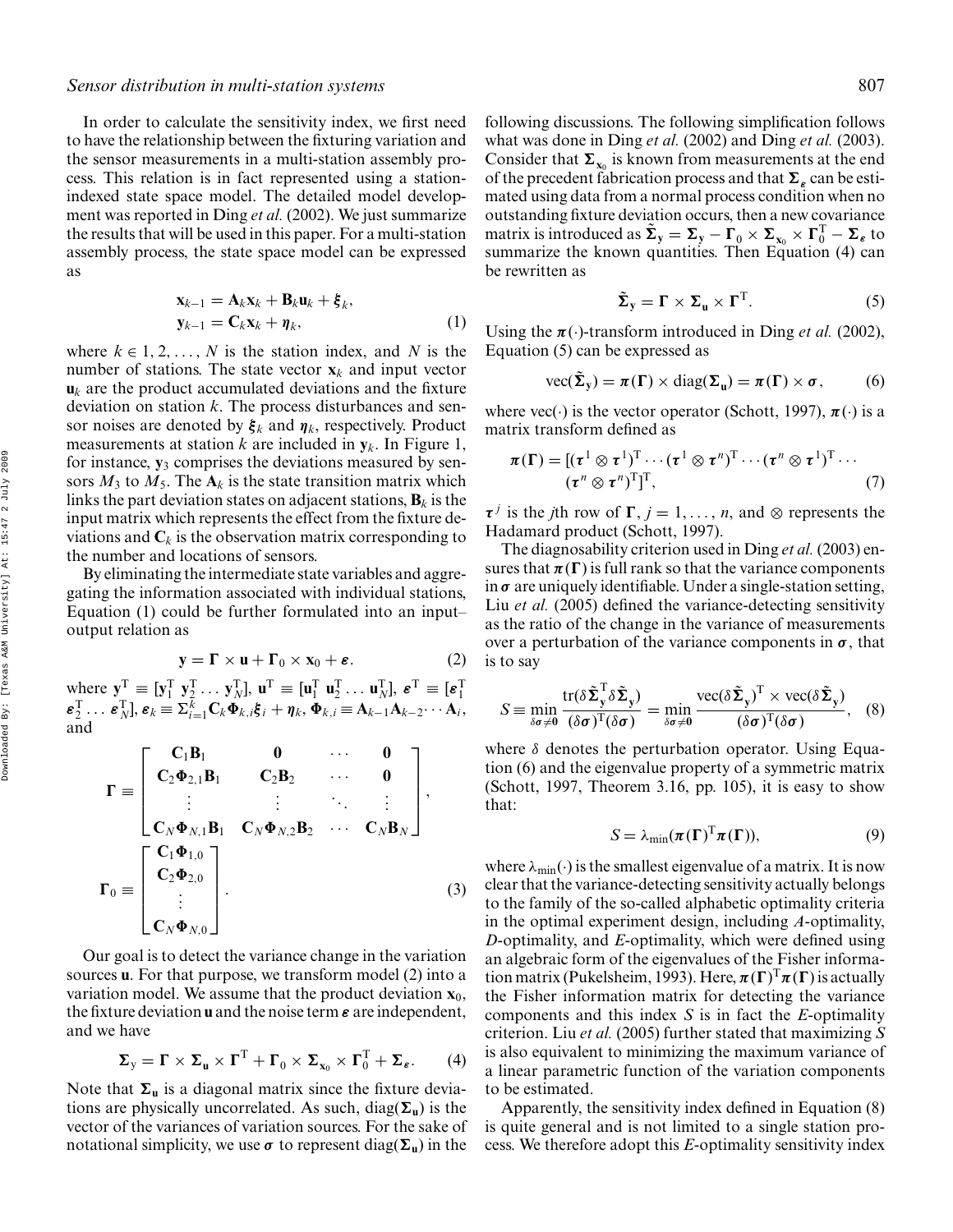as the design criterion for our multi-station assembly problem. Then, our optimal sensor distribution problem is to maximize the sensitivity index in Equation (9), i.e., maximize the smallest eigenvalue associated with the Fisher information matrix  $\pi(\Gamma)^T \pi(\Gamma)$ .

To formulate this optimization problem, denote by *s* the number of sensors, by  $X_i$ ,  $Y_i$  and  $Z_i$  the coordinates of where the *i*th sensor is located and by  $T_i$  the station on which the *i*th sensor is placed. Then, the design of the sensor distribution can be represented by  $\mathbf{w} = [X_1 \ Y_1 \ Z_1 \ T_1 \dots \ X_s]$  $Y_s$   $Z_s$   $T_s$ ]. The geometric constraint (since a sensor can only measure some valid area on a product) is represented by  $G(\mathbf{w}) \geq 0$ . As such, the sensor distribution problem for a specified number of sensors is to find the optimal sensor locations that maximize *S*, namely:

$$
\max_{\mathbf{w}} S(\mathbf{w}) \equiv \lambda_{\min}(\pi(\Gamma)^T \pi(\Gamma)),
$$
  
subject to  $G(\mathbf{w}) \ge 0$ . (10)

Several optimization methods have been applied to solve the sensor distribution problem; please refer to Table 6 in Mandroli *et al.* (2006) for the applications of specific algorithms. These optimization methods include nonlinear programming methods such as sequential quadratic programming (Khan *et al.*, 1999), exchange algorithms (Camelio *et al.*, 2005; Liu *et al.*, 2005) and Genetic Algorithms (GAs) (Djurdjanovic and Ni, 2004). Recently, datamining methods have also been used to solve optimization problems in engineering designs (Schwabacher *et al.* 2001; Igusa *et al.*, 2003; Kim and Ding, 2005). In this paper, we use a data-mining-guided evolutionary approach, which borrows strengths from both methods and compensates the weakness of the individual ones in solving a non-linear optimization problem. Our research finds that integrating the two methods produces a desirable outcome in solving the sensor distribution problem at hand – it can find a good solution in a timely fashion as compared to other alternatives.

In order for the subsequent data-mining method to be easily applied, which needs to perform sampling operations and other operations on datasets, we first discretize the continuous design space to form a dataset of all potential sensor locations. For the 2-D assembly process demonstrated in Fig. 1, we discretize the valid geometric area of each part using a resolution of 10 mm (which is the size of a locator's diameter). Our engineering experience and prior studies (e.g., Liu *et al.* (2005)) indicate that this resolution is fine enough for a part size of several hundred millimeters. For an *s*-sensor design problem (i.e., the sensor number is fixed at  $s$ ), denote by  $N_c$  the resulting number of candidate locations for any single sensor and by  $\theta_k$  the index of the location of the *k*th sensor, where  $1 \le \theta_k \le N_c$ ,  $k = 1, 2$ , ..., *s*. An instance of sensor distribution can be denoted by  $\theta = [\theta_1, \ldots, \theta_s].$ 

After discetization, we label each candidate sensor location uniquely so that the original representation **w** of a location in the continuous design space, comprising the coordinates,  $(X, Y, Z)$ , and the station index  $T$ , is replaced by a single index  $\theta$ . Consequently, the original continuous design space, which is 4*s*-dimensional, is reduced to an *s*dimensional discrete space, denoted by  $\mathbf{\Omega} = [1, N_c]^s \cap \mathbf{Z}^s$ , where **Z***<sup>s</sup>* is the set of *s*-dimensional vectors with integer elements. Since all *s* sensors to be installed are assumed to be identical, the cardinality of the set  $\boldsymbol{\Omega}$  is  $|\boldsymbol{\Omega}| = C_s^{N_{\rm c}},$  where  $C_a^b$ denotes the number of ways to choose *a* objects from a set of size *b*. The continuous formulation has a station index *T* because two sensor locations having the same  $(X, Y, Z)$  but on different stations are considered to be different. Having this station index would have created additional complexity for the subsequent data-mining methods to be applied and for the mined knowledge to be utilized. The discretization streamlines the representation, where the station index is no longer needed.

Given the new discrete design space for sensor distribution, the optimal sensor distribution problem in Equation (10) can be rewritten as follows: for a given number of sensors, find the optimal sensor locations that maximize *S*, namely:

$$
\max_{\theta \in \Omega} S(\theta) = \lambda_{\min} (\pi(\Gamma)^T \pi(\Gamma)).
$$
 (11)

For the assembly process shown in Fig. 1, the 10 mm resolution level will result in the number of candidate sensor locations on each part as  $n_1 = 6650$ ,  $n_2 = 7480$ ,  $n_3 = 2600$  and  $n_4$  $= 2600$ . Because parts 1 and 2 appear on all three stations, parts 3 and 4 appear on the second and the third stations, there is a total of  $3 \times (n_1 + n_2) + 2 \times (n_3 + n_4) = 52790$ candidate locations for each sensor. Thus,  $N_c = 52$  790 in this paper. Suppose that  $s = 5$ , then the total number of design alternatives, namely  $|\mathbf{\Omega}|$ , is  $C_5^{52\ 790} \approx 3.4 \times 10^{21}$ . Apparently this number is overwhelmingly large, which makes the exchange algorithms difficult to apply or a GA-based random search less likely to be efficient.

### **3. Optimal sensor distribution by a data-miningguided evolutionary approach**

#### **3.1.** *Basic idea*

Applying data-mining methods to optimization problems is a recent development (Schwabacher *et al.*, 2001; Igusa *et al.*, 2003; Kim and Ding, 2005). By data-mining methods, people typically refer to sampling, classification and clustering methods. The basic idea is to consider an optimization problem as selecting the best solution (or a better one) from a large set of solution alternatives. If treating the solution alternatives as a dataset, a data-mining method may be able to discover valuable structures within it and then generalize insightful selection rules that could eventually lead to a better solution, or when lucky enough, to the optimal solution. There are a few recent successes in applying this idea to various optimal design problems. Igusa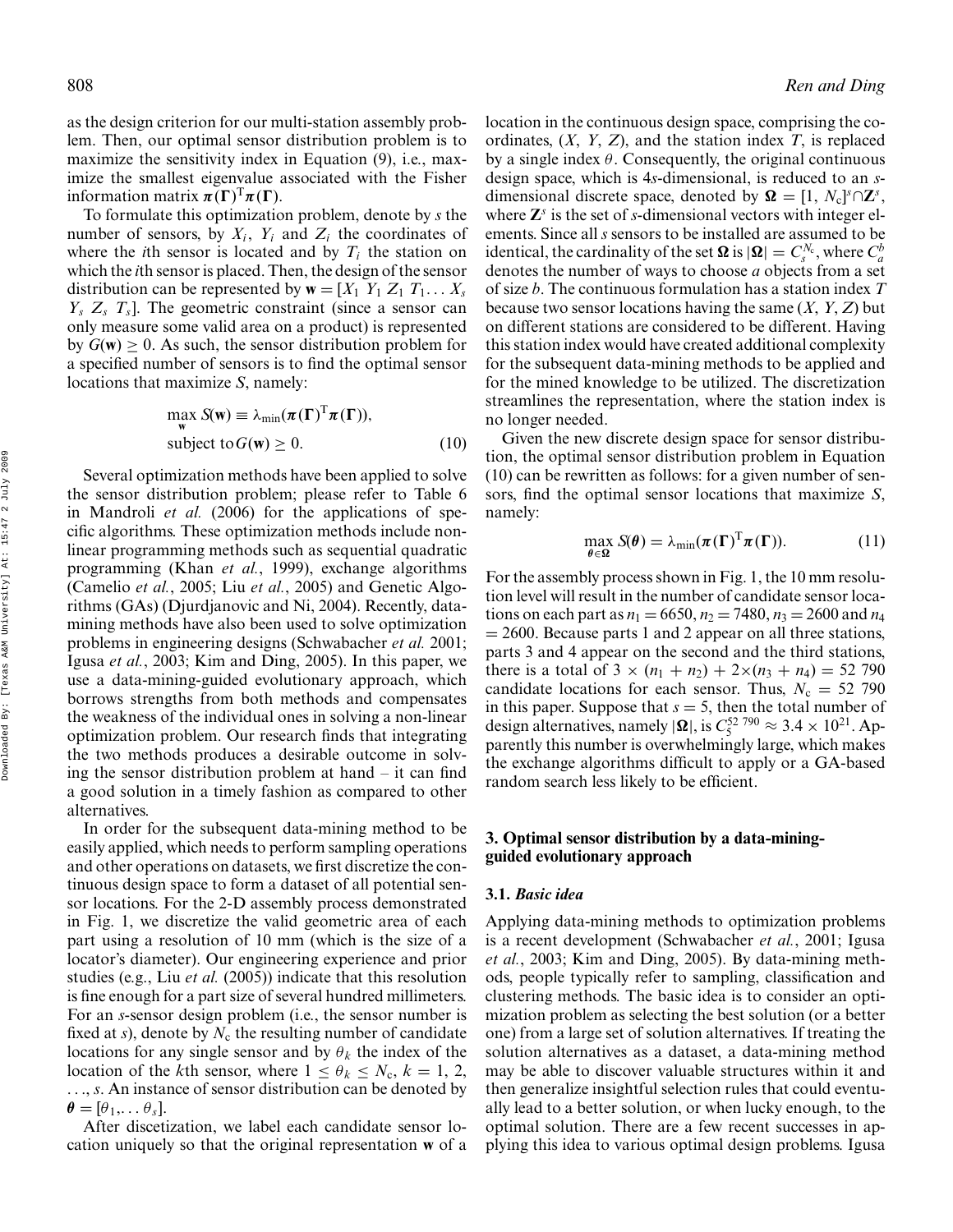

**Fig. 2.** General framework of combining an evolutionary algorithm and the data-mining approach.

*et al.* (2003) and Kim and Ding (2005) demonstrated that the data-mining ingredients could greatly speed up computation; the former reported a 15-fold time reduction (as compared to GAs) in their civil structure optimization and the latter reported a 10-fold time reduction (as compared to a simulated annealing algorithm) in their optimal fixture layout design.

However, there are also some limitations in the current version of a data-mining-guided method. For example, one of the reasons behind the computation benefit shown in Igusa *et al.* (2003) and Kim and Ding (2005) is because a set of feature functions is used to replace the computationally more expensive objective function at some stage. However, introducing the appropriate set of feature functions is *ad hoc* and may not be universally applicable. A more common shortcoming of data-mining-guided methods is that their effectiveness strongly depends on how representative the initially and subsequently sampled solution alternatives are of the solution space (also called the design space). Without representative data of the solution alternatives, data mining can give us inaccurate information, leading to the choice of a wrong direction. In particular, when the design space is too large and the good solution candidates are too sparse, data obtained from a uniform sampling may not be sufficiently representative. Taking the sensor distribution in the three-station assembly process as an example, when the number of sensors is five, we found that only 5% of the solution alternatives can be considered as promising candidates, having relatively large sensitivity values. Consequently, purely based on a data-mining method, we might not be able to obtain enough representative solution candidates to produce informative guidelines. If we proceed with non-informative guidelines, our efforts to find good designs could become tainted or even wasted. For this reason, we feel that an effective procedure is needed to compensate the ability of the current data-mining methods to find good solution alternatives with which to work.

It turns out that evolutionary algorithms, though slow as a stand-alone optimization tool, are able to improve the

quality of the solution alternatives for their use in the datamining methods. This is because when conducting random searches over a design space, an evolutionary algorithm will iteratively and stochastically direct the current solution sample toward the local optima so that the candidate solution alternatives are more representative of the solution space. With the representative datasets produced by an evolutionary algorithm, a data-mining method could generate more informative and accurate solution-selecting rules to characterize the promising subregions of the original design space. Also, this knowledge obtained in the data-mining process will be fed back to the evolutionary algorithm so that the subsequent evolution process can be guided to search only in promising regions to gather more representative data.

The above arguments actually point to integrating a data-mining method and an evolutionary algorithm and execute them alternately in a fashion as shown in Fig. 2. In fact, some efforts exploring this integration have been reported recently. Michalski (2000) presented a new evolutionary process called the Learnable Evolution Model (LEM), which employs both evolutionary algorithms and machine learning to generate new solutions. The LEM switches between a Darwinian evolution mode and a machine learning mode and enables possible quantum leaps. Huyet (2006) applied Michalski's idea to the analysis of simulated production systems.

We follow the general framework of the LEM to solve the sensor distribution problem. However, we make a number of modifications so that it better fits our problem. First, a Classification And Regression Tree (CART), instead of the AQ-learner (Michalski, 2000), is used as our data-mining method because a CART is computationally efficient (Hastie *et al*., 2001). Since the data-mining method will be repeatedly used, being computationally efficient is essential otherwise it will significantly slow down the whole optimization process. Second, because of the difficulty in obtaining a representative dataset in our sensor distribution problem (due to the sparsity of the good solutions), we run the evolutionary algorithm at the beginning of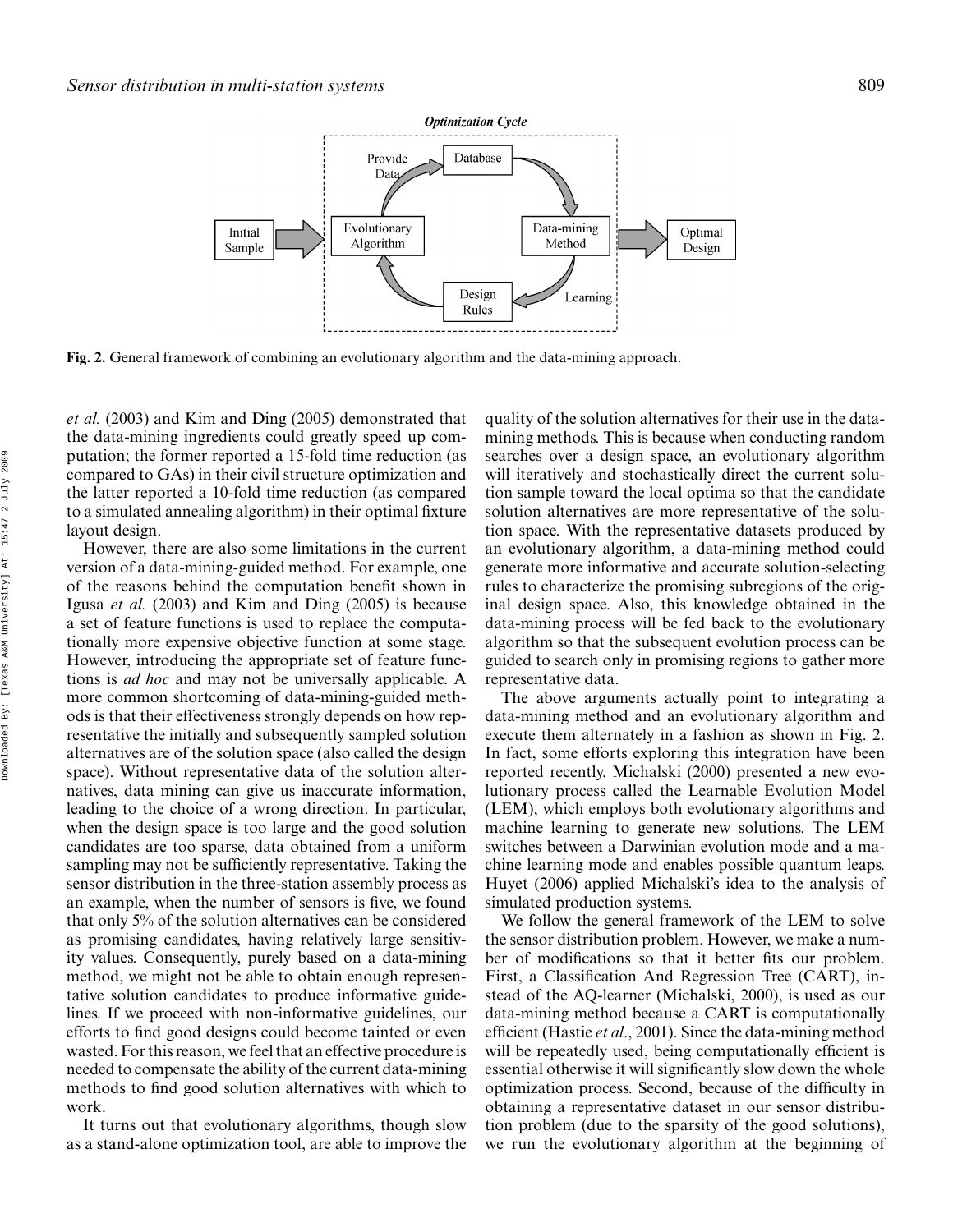the combined procedure to collect enough representative data for the subsequent data-mining operation. Michalski (2000) did the opposite, which does not work well in our problem. Third, we use the information learned from data mining to regulate the evolutionary algorithm, i.e., limiting the evolutionary algorithm to search in promising regions in order to increase the convergence rate to the optimal solution. Michalski (2000) did not have this regulation component. A similar idea of limiting the search space was proposed in Mandal *et al.* (2006), where they proposed a modified genetic algorithm that utilizes the idea of a forbidden array and weighted mutation to reach the best solution in fewer runs. However, using a forbidden array may not be well suited for large-scale problems such as the one introduced in Section 2, where the decision variables could have 52 790 levels (in Mandal *et al.* (2006), the number of levels for each decision variable is 11). Having a large number of levels would make the required orthogonal array unattainable. Details of our proposed methods will become clear in the next subsection. We label this modified LEM as a data-mining-guided evolutionary approach.

Including the data-mining ingredient is beneficial to the optimal sensor distribution problem in the sense that in addition to obtaining the optimal solution for the current process configuration, one also garners guidelines about how to construct good sensor distribution alternatives, which can facilitate future optimization. For example, in the threestation assembly process, if the shape of a part is changed, a previously determined sensor location could become unfeasible. With the guidelines mined from previous design optimization processes, manufacturers could adjust their previous sensor distribution without having to run the optimization procedure again from the beginning.

#### **3.2.** *Data-mining guided evolutionary approach*

Borrowing the language used in a standard GA, each solution (or design) alternative of sensor distribution *θ* is called an *individual*; a sample or collection of individuals is called a *population*, denoted by **P**; a collection of populations is called a *database*, denoted by  $\Theta$ , and obviously,  $\theta \in \mathbf{P} \subset$ *e*. Moreover, if  $\theta_k \in [1, N_c] \cap \mathbb{Z}$  for any *k*, we say  $\theta \in \Omega$ , and if for any  $\theta \in \mathbf{P}, \theta \in \mathbf{\Omega}$ , then we say  $\mathbf{P} \subseteq \mathbf{\Omega}$ .

The first step of the proposed method is to sample an initial population  $P_0$  of sensor distribution alternatives from the candidate design space  $\Omega$ , where  $P_0 = \{\theta_0^1, \theta_0^2, \dots, \theta_0^M\}$ and *M* is the population size. At the stage of initial sampling, people typically do not have detailed knowledge about which regions of the space might contain good individuals. Under this circumstance, the most sensible way to perform the initial sampling has been suggested to be to sample individuals from  $\Omega$  as evenly as possible, a concept also known as "space-filling" design (Fang and Wang, 1994; Santner *et al.*, 2003). In our proposed method, a uniform sampling will be repeatedly used to obtain samples from some sub-regions of  $\Omega$ . Thus, the sampling method

should be easy to implement and computationally economic, which makes the sampling method based on the *minimax* or *maximin* criteria inappropriate for our application. We instead choose the Latin Hypercube Sampling method. Empirical evidence indicates that its use for uniform sampling purposes is satisfactory (Santner *et al.*, 2003).

After getting the initial population  $P_0 \subset \Omega$ , there will be two modes of operations executed alternately, the evolution mode and the data-mining mode. The evolution mode goes first, where an evolutionary algorithm (we use the standard GA as described in Holland (1992)) is used to randomly search over  $\Omega$  and gather representative individuals for the subsequent data-mining mode. The fitness (or representativeness) of an individual  $\theta$  is measured by its sensitivity value  $S(\theta)$ . Each iteration is called a generation, indexed by *t*. We denote the population in the *t*th generation (*t* starts from zero) by  $P_t = {\theta_t^1, \theta_t^2, \ldots, \theta_t^M}$ , where the population size is always kept at *M*. At this stage, the evolutionary algorithm selects the parental individuals from the current population according to their fitness, such that Prob(*θ* is selected)  $\geq$  Prob( $\theta$ <sup>'</sup> is selected) if  $S(\theta) \geq S(\theta')$ . Then, the crossover operators are applied with probability  $p_c$  on two parental individuals to produce an offspring; and the mutation operators are employed with probability  $p<sub>m</sub>$  to inject variation into a population.

After running evolutionary algorithms for a number of generations, we are ready to switch to the data-mining mode that is supposed to produce a new population for the subsequent evolution search. Each iteration in the data-mining mode also counts as a generation. Denote the database we have retained up to generation *t* by  $\mathbf{\Theta}_t \subset \mathbf{\Omega}$ . We classify  $\mathbf{\Theta}_t$ into three categories: (i) those with relatively high sensitivity values (high-performance individuals, or HPI); (ii) those with relatively low sensitivity values (low-performance individuals, or LPI); and (iii) the others between the first two classes. The HPI and LPI are the representatives of the most and the least promising search regions, respectively. These two classes of individuals inform us about where to search and where to avoid. The individuals with a fitness in between, i.e., the category (iii) as mentioned above, are considered non-informative and will not be directly utilized. We denote the *h* and *l* percentiles of the *S* values in  $\Theta_t$  by  $S_t^{(h)}$  and  $S_t^{(l)}$ , respectively. Then the class of HPI,  $H_t$ , and the class of LPI,  $L_t$ , at generation *t*, are defined as follows:

$$
\mathbf{H}_t = \{\boldsymbol{\theta} : \boldsymbol{\theta} \in \boldsymbol{\Theta}_t \text{ and } S(\boldsymbol{\theta}) \ge S_t^{(h)}\},\tag{12}
$$

$$
\mathbf{L}_t = \{ \boldsymbol{\theta} : \boldsymbol{\theta} \in \boldsymbol{\Theta}_t \text{ and } S(\boldsymbol{\theta}) \le S_t^{(h)} \}. \tag{13}
$$

Naturally,  $h > l$  so that the two classes of data do not overlap. As such, the three classes are represented by **H***t*,  $\mathbf{L}_t$  and  $\mathbf{\Theta}_t \setminus (\mathbf{H}_t \cup \mathbf{L}_t)$ , respectively, where **A** $\setminus$ **B** represents the set of elements that are in **A** but not in **B**.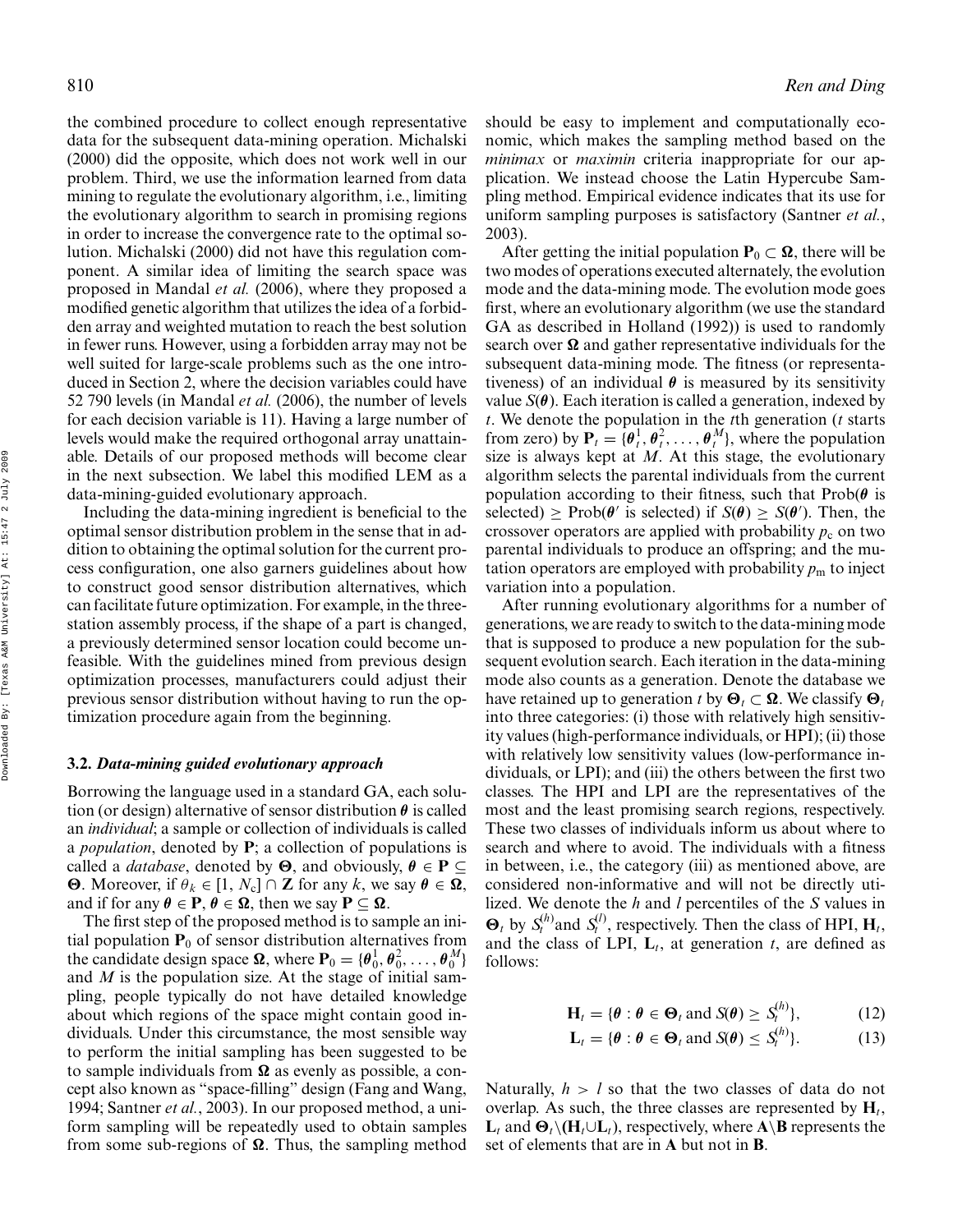The method we recommend for the data-mining mode is CART (Breiman, 1984). The reason is as follows. Our goal of solving an optimization problem places several requirements on the data-mining method. As we mentioned earlier, first and foremost, it must be fast and computationally scalable to accommodate the large dataset of individuals. Since the data-mining method is repeatedly used to select new samples of individuals, a complicated, computationally expensive method will unavoidably slow down the optimization process. Second, the data-mining method should generate explicit descriptions that could differentiate several classes of individuals. These requirements and preferences make CART a favorable candidate to be used in the data-mining mode for optimization purpose.

CART is applied to both  $H_t$  and  $L_t$  and produces a set of "if–then" rules. In fact, the set of rules is the mined knowledge characterizing the design space and will be used to determine the promising search subareas. When the set of rules is applied to  $\Omega$ , the candidate design space will be partitioned into a number of rectangular regions, generally expressed as  $a_{tk} \leq \theta_{tk} \leq b_{tk}$ ,  $k = 1, \ldots, s$ , where  $a_{tk}$  and  $b_{tk}$  are between one and  $N_c$ , defining each region. Applying the set of rules learned from  $H_t$  and  $L_t$ , we can identify the most promising search regions, denoted by  $D_t$  and the least promising search regions, denoted by **V***t*. CART may produce multiple, non-connected regions in both  $D_t$  and  $V_t$ ; denote by  $r_t$  the number of rectangular regions in  $D_t$ and by  $q_t$  as the ones in  $V_t$ . We have:

$$
\mathbf{D}_t = \bigcup_{i=1}^{r_t} \mathbf{D}_{ti} \quad \text{and} \quad \mathbf{V}_t = \bigcup_{j=1}^{q_t} \mathbf{V}_{tj}, \tag{14}
$$

where  $\mathbf{D}_{ti} = [a_{ti1}, b_{ti1}] \times \cdots \times [a_{tis}, b_{tis}], \mathbf{V}_{ti} = [c_{ti1}, d_{ti1}]$  $\times \cdots \times [c_{tjs}, d_{tjs}]$ ,  $a_{tik}$  and  $b_{tik}$  are for region *i* of  $\mathbf{D}_t$ ,  $i = 1$ ,  $\ldots$ ,  $r_t$ , and  $c_{tjk}$  and  $d_{tjk}$  are for region *j* of  $V_t$ ,  $j = 1, \ldots, q_t$ .

Subsequently,  $\mathbf{D}_t$  and  $\mathbf{V}_t$  are used to guide the next evolutionary search. Specifically,  $D_t$  is used for pointing out where to search. We uniformly sample individuals in  $D_t$ (instead of in  $\Omega$ ) and then deliver the sampled individuals to the evolutionary algorithm for further runs. The samples of individuals are generated as follows. For region *i* of **D***t*, we first obtain a uniform design  $\{\phi^m_{ik}\}$  of  $\lceil M/r_t \rceil$  points,  $m = 1, \ldots, \lceil M/r_t \rceil$ , over a unit cube  $\mathbf{C}^s = [0,1]^s$ , where  $\lceil x \rceil$  denotes the smallest integer larger than or equal to *x*. Then, we map the design onto  $D_{ti}$  by calculating:

$$
\theta_{iik}^{m} = a_{tik} + (b_{tik} - a_{tik}) \times \varphi_{ik}^{m}, \quad i = 1, ..., r_t, \nm = 1, ..., [M/r_t], k = 1, ..., s.
$$
\n(15)

Then,  $\boldsymbol{\theta}_{ti}^m = [\theta_{ti1}^m \cdots \theta_{tiS}^m]$  is an individual in  $\mathbf{D}_{ti}$ . The set  $\cup_{i=1}^{r_t} {\theta}_{ti}^1, \theta_{ti}^2, \ldots, \theta_{ti}^{[M/r_t]}$  is the new sample of individuals generated by the data-mining mode. Combining this set with the current population  $P_t$  produces a new population  $P_{t+1}$ . The individuals sampled over  $D_t$  are expected to have, on average, larger sensitivities than a uniform sample of individuals over  $\Omega$ . Hence, the optimization procedure could converge to a better solution faster than the traditional, "blind" Darwinian-type evolution.

In the meanwhile,  $V_t$  is used to regulate the evolutionary algorithm to avoid certain "unwanted" individuals produced during the evolution process. Due to its nature of random search, the evolutionary algorithm may produce a new individual that is actually not a good choice for sensor distribution. Thus, we need to check if  $\theta \in V_t$  once a new individual  $\theta$  is generated by the Darwinian-type operations (crossover or mutation). If  $\theta$  is indeed in the least promising region, we discard it and generate another individual until we have *M* individuals in the new population. In this way, we can prevent the evolutionary algorithm from going into some search regions that are not promising.

Because there is always misclassification in the datamining mode and randomness in the evolution mode, the above procedure needs to iterate a number of times until a stopping rule is met.

One more thing we want to articulate is the construction of database  $\Theta_t$ , on which the most and least promising search regions  $D_t$  and  $V_t$  are identified in the datamining mode. Huyet (2006) constructed  $\mathbf{\Theta}_t$  by using only the populations from the most recent generations, i.e.,  $\theta$ <sup>*t*</sup> = ∪<sup>*B*</sup><sub>*t*=*B*−*b*+1</sub>**P**<sup>*t*</sup>, where *B* is the generation count of the current population, and  $b$  is the number of generations used to construct  $\mathbf{\Theta}_t$ . Doing so may make the optimization process converge relatively quickly to an optimum. However, it also becomes more difficult for the algorithm to find a way of escaping a local optimum when only the recently sampled individuals are considered and the information from earlier generations is discarded. In this paper we instead choose to keep all the populations we obtained so far in  $\mathbf{\Theta}_t$ , i.e.,  $\mathbf{\Theta}_t = \bigcup_{t=1}^B \mathbf{P}_t$ . The benefit of retaining all the available information up to the current generation is that it can help prevent all the individuals in  $\mathbf{\Theta}_t$  being from a narrow region. That certainly boosts the algorithm's ability to avoid local optima. Of course, retaining all the populations could make the learning process in the datamining mode slower. For our application of sensor distribution, it does not show any significant adverse effects on the computation.

#### **3.3.** *The algorithm and discussions*

We present a summary of the data-mining-guided evolutionary approach in the following.

- *Step 1.* Set the generation count  $t = 0$ . Start with a random population  $P_0 = {\theta_0^1, \theta_0^2, \ldots, \theta_0^M}$  by uniformly sampling  $M$  individuals over  $\Omega$ , and evaluate the sensitivity *S* of each individual. Let  $D_0 =$  $\Omega$ ,  $V_0 = \emptyset$  and  $\Theta_0 = P_0$ .
- *Step 2.* Evolution mode: run the GA until a switching condition is met.
	- 2.1. Set  $t = t + 1$ ,  $D_t = D_{t-1}$  and  $V_t = V_{t-1}$ . Set  $m = 1$ . Let  $P_t = \emptyset$ . Repeat the following actions until  $|\mathbf{P}_t| = M$ .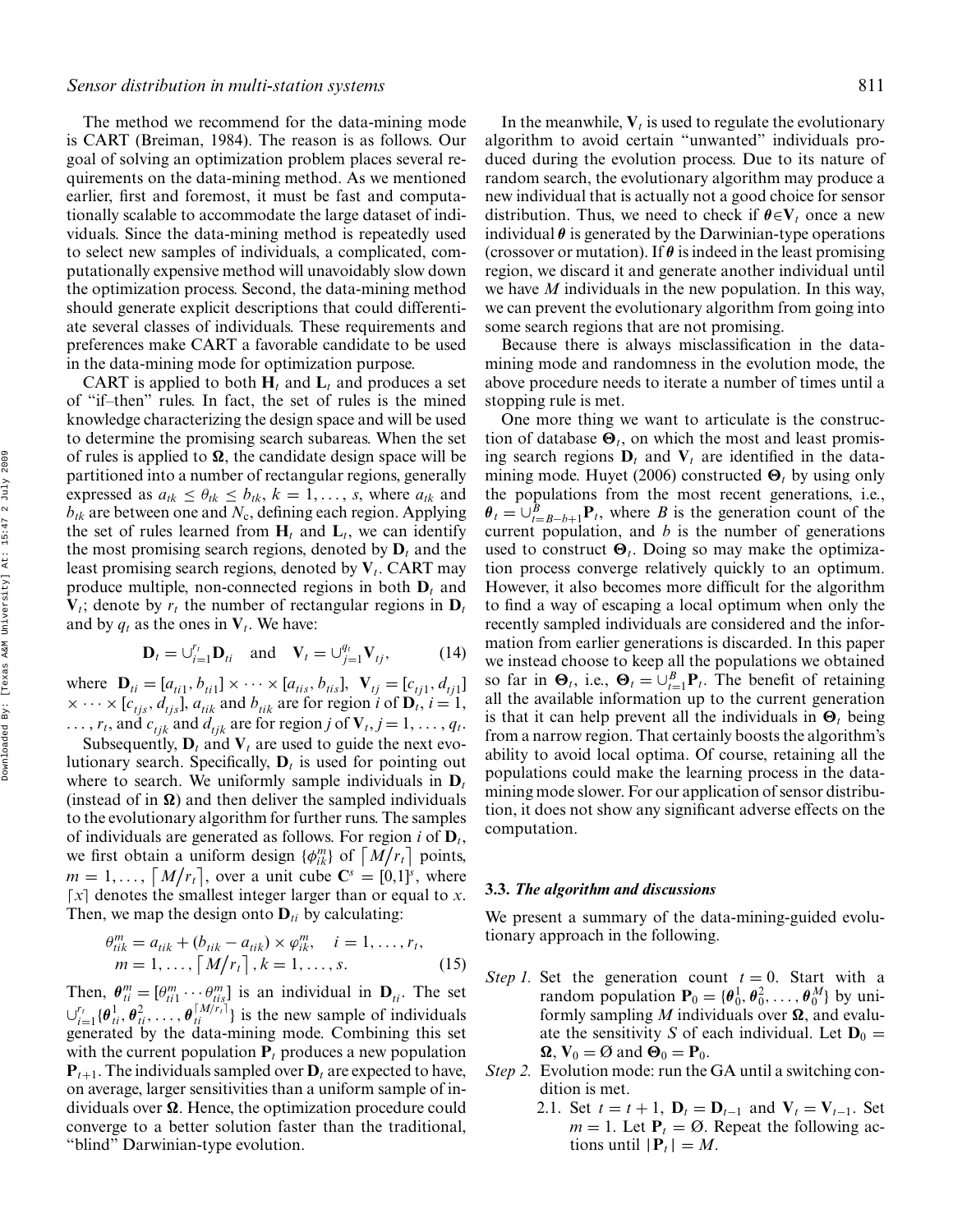Select two individuals from  $P_{t-1}$  according to their fitness, and generate a new offspring  $\theta_t^m$  with a crossover rate  $p_c$ . If no crossover was performed, the offspring is an exact copy of its parents. Mutate new offspring with a mutation rate  $p_m$ . If  $\theta_i^m \notin V_t$ ,  $P_t =$  $\mathbf{P}_t \cup \{\theta_t^m\}$ , set  $m = m + 1$ .

- 2.2. Let  $\mathbf{\Theta}_t = \mathbf{\Theta}_{t-1} \cup \mathbf{P}_t$ . Evaluate the sensitivity index *S* for  $P_t$ .
- *Step 3.* Run the data-mining mode until a switching condition is met.
	- 3.1. Update  $H_t$  and  $L_t$  from  $\Theta_t$ . Apply CART to update  $\mathbf{D}_t$  and  $\mathbf{V}_t$ . Uniformly sample  $\lceil M/r_t \rceil$ individuals from  $\mathbf{D}_{ti}$ ,  $i = 1, \ldots, r_t$ , and denote by  $\bigcup_{i=1}^{r_t} {\{\theta_{ti}^1, \theta_{ti}^2, \ldots, \theta_{ti}^{[M/r_t]}\}}$  the set of new individuals from **D***t*.
	- 3.2. Set  $t = t + 1$ , and  $P_t = (\bigcup_{i=1}^{r_t} {\{\theta_{t-1}^i, \theta_{t-1}^2, \ldots, \theta_{t-1}^2\}})$  $\theta_{t-1}^{\lceil M/r_t \rceil}$ }) ∪  $\mathbf{P}_{t-1}$ . Sort the elements in  $\mathbf{P}_t$  in descending order according to their sensitivity values and delete the last  $r_t \times \lceil M/r_t \rceil$  elements so that the population size is always *M* (i.e.,  $|\mathbf{P}_t| = M$ ). Let  $\mathbf{\Theta}_t = \mathbf{\Theta}_{t-1} \cup \mathbf{P}_t$ .
- *Step 4.* Alternate between the two modes until the stopping rule is met. The algorithm could terminate when the computational budget (the number of generations) is consumed or when the change in the best sensitivity value does not exceed a given threshold for several generations.

In order to implement this algorithm, there are a few more details that need one's attention. We discuss them in the following remarks.

*Remark 1*. We omit most of the details associated with the evolutionary algorithm because we use a standard GA in the proposed optimization procedure. When implementing a GA, we use binary encoding, rank selection, one-point crossover and uniform mutation. Commonly, *p*<sup>c</sup> should be relatively large, (e.g., between 0.6 and 0.9), and  $p<sub>m</sub>$ should be small, (e.g., between 0.001 and 0.1). The optimal choice of the control parameters  $(M, p_c, \text{ and } p_m)$  for the GA strongly depends on the nature of the objective function  $S(\theta)$  (Lobo and Goldberg, 2004). In this paper, we fine-tune the control parameters and find that  $p_c$  = 0.9 and  $p_m = 0.01$  provide the best performance in our application.

*Remark 2*. In order to truly adopt the strengths of the two modes (evolutionary algorithm and data mining) and compensate their weakness, proper switching conditions are needed to guide the proposed optimization procedure to select an appropriate mode of operations. One typically runs the evolution mode for  $f<sub>o</sub>$  generations, then switches to the data-mining mode and runs it for  $f_d$  generations, and then switches back to the evolution mode, as illustrated in Fig. 3. Because of the inability of a stand-alone data-mining mode to find representative individuals (will be shown in Section 4), it is not beneficial to run the



**Fig. 3.** Switching condition for the data-mining-guided evolutionary algorithm.

data-mining mode for multiple generations. Thus, a natural choice is  $f_d = 1$ . On the other hand, running the evolutionary algorithm for a large number of generations will make the combined procedure virtually a pure evolutionary algorithm by overshadowing the learning effect from the data-mining mode, and it will certainly slow down the convergence of the whole procedure. Thus, we recommend running the proposed algorithm for  $f<sub>o</sub>$  values between one and five and selecting the one producing the most desirable outcome.

*Remark 3*. The correct choices of *h* and *l* could vary for different problems. For a maximization problem, too small an *h* value could bring many uninteresting individuals into the set of supposedly high-performance solutions which will slow down the optimization process. On the other hand, too large an *h* value would increase the chance of the algorithm falling into local optima. However, the danger of falling into local optima is not grave because the data-mining mode is followed by a GA that randomizes the population again and makes it possible to escape from local optima. In light of this, we recommend an aggressive choice for the *h* value, i.e.,  $h > 90\%$ .

Selection of the *l* value requires greater care because the supposedly unpromising regions will be completely excluded in the subsequent optimization process. A large *l* value might filter out the regions containing desirable solutions. Thus, we recommend a conservative choice for *l*, namely,  $l \leq 20\%$ .

Apparently, the current selection of *h* and *l* values is still *ad hoc*. It is not difficult to see that the values of *h* and *l* should not stay constant but may need to be adjusted adaptively when the whole algorithm is progressing. That is indeed what our on-going research tries to achieve, an adaptive control that sets the correct *h* and *l* values in the optimization process.

#### **4. Examples and performance comparisons**

To illustrate the potential of the proposed method, we apply it in two different applications: the sensor distribution problem and neural network training. We show the performance of the data-mining-guided method in three different versions: the stand-alone data-mining method (i.e., no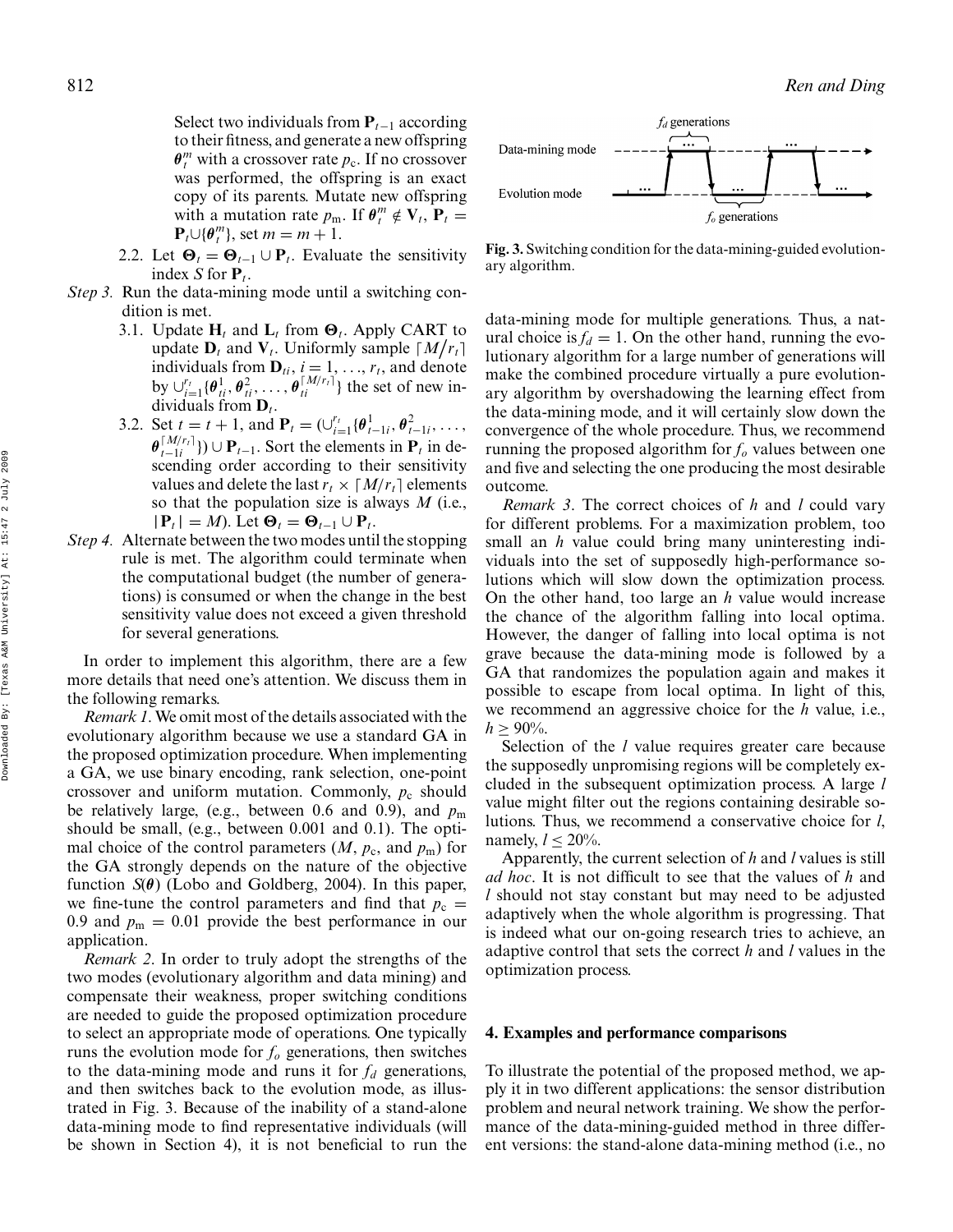

**Fig. 4.** Algorithm performance when  $s = 5$ .

evolution mode), the data-mining-guided GA without using regulation from  $V_t$ , and the data-mining-guided GA using the regulation from  $V_t$  (i.e., the full version as described in Section 3.3). For the tuning parameters in the proposed algorithm we choose values of  $f_0 = 2$ ,  $f_d = 1$ ,  $h = 95\%$  and  $l = 20\%$ . We also compare the results of the proposed algorithm with a standard GA. All optimization algorithms are implemented in the MATLAB environment, and all reported algorithm performances are the averaged results of five trials.

#### **4.1.** *Sensor distribution examples*

We use the data-mining guided GA to solve the sensor distribution problem in the three-station 2-D assembly process under two settings: when  $s = 5$  and  $s = 9$ ; we will explain why we choose the two sensor numbers at the end of this section. For the scenario where  $s = 5$ , we set the population size  $M = 80$ . The result is shown in Fig. 4. The *x*-axis uses 50 as its increment before 200 and 500 as the increment after 300. This is done in order to clearly present both the

early generation transient rate and the steady-state performance. Please also note that the value associated with the *x*-axis is the number of generations. To translate it to the number of objective function evaluations, one would need to multiply it by the population size  $M = 80$ . For example, the GA reaches  $S = 0.057$  at the 50th generation, which is equivalent to 4000 objective function evaluations.

Apparently, the data-mining-guided evolutionary approach outperforms the GA both in terms of finding a better sensitivity value and the computation time. This is more obvious for the regulated data-mining-guided evolutionary approach, whose performance curve covers almost all the other curves. It demonstrates a key advantage of using the regulation from  $V_t$  in the proposed procedure, that is, it will expedite the algorithm's convergence to the best solution compared to the one that did not use the regulation. As can be seen in Fig. 5, at 80 generations, the regulated datamining-guided GA reaches its steady-state performance, where it achieves about a 30% improvement over the GA (0.077 versus 0.060). The stand-alone data-mining method performs similarly to a stand-alone GA (both are inferior to

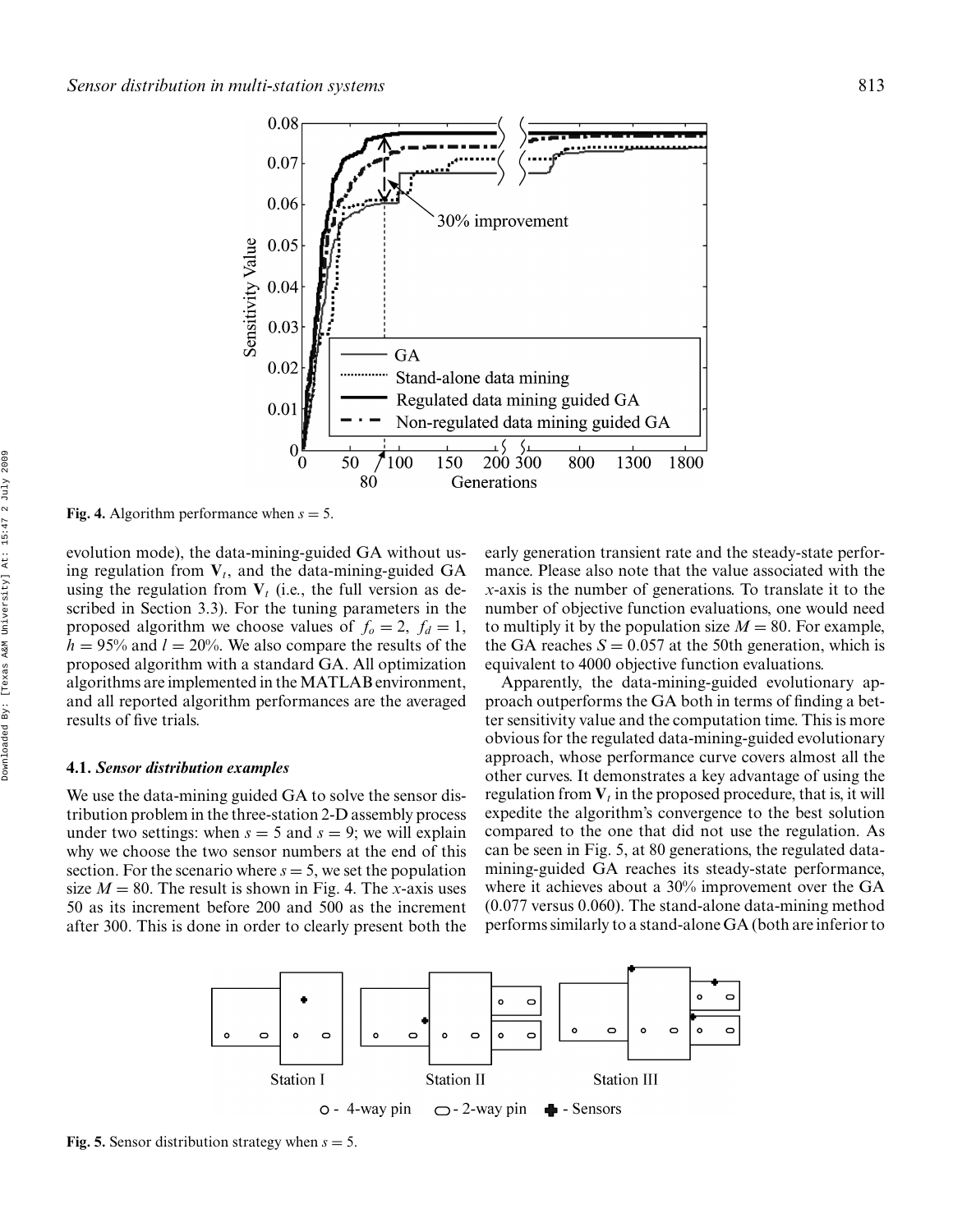| Rules                          | Meaning                                                            |  |  |
|--------------------------------|--------------------------------------------------------------------|--|--|
| After 10 generations           |                                                                    |  |  |
| $1 < \theta_1 < 15193$         | Sensor 1 is put on part 1 or 2 on station I                        |  |  |
| $13868 < \theta_2 < 15193$     | Sensor 2 is put on part 1 on station II                            |  |  |
| $13868 \le \theta_3 \le 40617$ | Sensor 3 is put on any part on station II or part 1 on station III |  |  |
| $44\,000 < \theta_4 < 52\,790$ | Sensor 4 is put on part 2, 3 or 4 on station III                   |  |  |
| $49649 < \theta_5 < 52790$     | Sensor 5 is put on part 3 or 4 on station III                      |  |  |
| $8605 < \theta_1 < 8811$       | Sensor 1 is put on part 2 on station I                             |  |  |
| $8605 < \theta_2 < 20335$      | Sensor 2 is put on part 2 on station I or part 1 on station II     |  |  |
| After 100 generations          |                                                                    |  |  |
| $39893 < \theta_3 < 48831$     | Sensor 3 is put on part 1, 2 or 3 on station III                   |  |  |
| $48\,783 < \theta_4 < 48\,831$ | Sensor 4 is put on part 3 on station III                           |  |  |
| $50\,346 < \theta_5 < 50\,351$ | Sensor 5 is put on part 4 on station III                           |  |  |

**Table 1.** Generated rules about high-performance solutions

the combined procedure), which to some extend verifies our previous arguments on the shortcomings of each individual algorithm. In order for a GA to considerably narrow its difference from the regulated data-mining-guided method, it needs to run for more than 1800 generations, which demands a great deal of computational effort. The sensor distribution strategy with the largest *S* value is presented in Fig. 5.

Our proposed algorithm, thanks to its data-mining ingredients, also generates several rules describing the highperformance solutions. Table 1 presents the rules that are generated after a certain number of generations. With more generations evolved and more data mined in the proposed procedure, the rules become more and more specific. Figure 6 visualizes the rules after 100 generations by highlighting the areas on a part where a sensor should be placed in order to get a good sensitivity. From Fig. 6, we observe that: (i) more sensors should be put on latter stations; (ii) if multiple sensors are placed on the same station, they are more likely to be distributed on all parts within that station instead of being clustered on individual parts (station III is a good example); and (iii) at least one sensor should be put on each part. These observations are largely consistent with, but not completely the same as, a set of guidelines regarding the strategy of sensor distribution obtained in Section 3.3 of Ding *et al.* (2003), when the same assembly process was studied.

**Fig. 6.** Generated rules about high-performance solutions.

As mentioned before, one may wonder if we could employ the results in Ding *et al.* (2003) to help solve our sensor distribution problem, i.e., use the approach in Ding *et al.* (2003) to obtain a diagnosable sensor system first and then maximize the variance-detecting sensitivity measure among those diagnosable systems. The result from Ding *et al.* (2003) says that four sensors should be installed on station III (and install one sensor on every part) and one sensor should be installed on station I (either on part 1 or part 2). Then, use a single-station sensor placement approach to optimize the sensor location on each part, the best sensitivity of the whole assembly process we could find is 0.049, which is only about 60% of the best sensitivity value shown in Fig. 4. This is in part due to a difference between the guidelines found from our data-mining-guided approach and the results in Ding *et al.* (2003): as can been seen from Figs. 5 and 6, the best sensor distribution strategy installs sensors on every station but the strategy in Ding *et al.* (2003) chose to skip the second station because installing a sensor on it does not make a difference in their diagnosability criterion.

In Fig. 4, the best sensitivity value is 0.078. It indicates that, for some sensor distribution strategies, although the full diagnosability is guaranteed  $(S > 0)$  implies full diagnosability), only 7.8% of variation changes in the variation sources is reflected in the sensor measurements. Thus, for this kind of sensor distribution strategy, practically it is

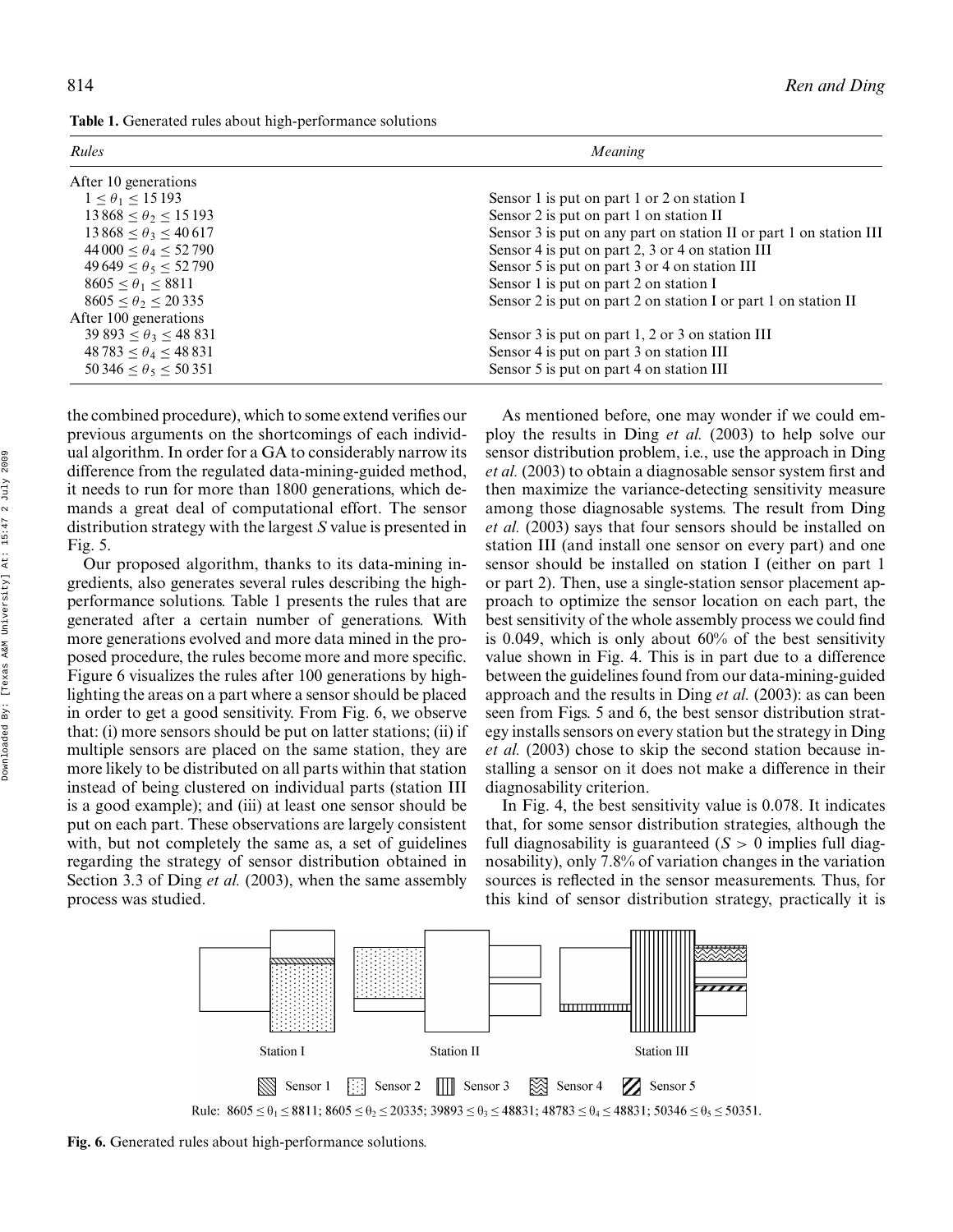

**Fig. 7.** Algorithm performance when  $s = 9$ .

not very useful to detect the small variation changes in the variation sources. Consequently, more sensors are needed to increase the variance-detecting capability of the sensor system. Thus, we study the scenario with  $s = 9$  sensors.

For the scenario of  $s = 9$ , we set the population size  $M =$ 100. The performance results of various methods are presented in Fig. 7, where the *x*-axis uses 100 as its increment before 300 and 500 as the increment after 400. Figure 7 also demonstrates a clear advantage of the data-miningguided methods over the stand-alone GA or the standalone data-mining and places the regulated version as the clear winner. The regulated data-mining-guided method comes close to its steady-state value at 250 generations, where it does 25% better than the GA (1.219 versus 0.988). For a GA to catch up with the performance of a regulated data-mining method, it needs to run more than 2000 generations, almost ten times longer. It is also worth noting that the stand-alone data-mining method performs much worse than other algorithms. We believe this happens mainly because it is more difficult to gather representative data in a higher-dimensional solution space. Figure 8 presents the best (i.e., the largest *S*) sensor distribution strategy found in this example.

From both Fig. 4 and Fig. 7, it is not difficult to notice that the performance curves of all four algorithms are very similar in early generations. However, the datamining-guided methods take the lead after a small number of generations (it is about 40 generations in Fig. 7). What this tells us is the following. During the early generations when not enough individuals are generated by the GA, a data-mining method may not get "sufficient" knowledge to guide the evolution search. When enough representative individuals are collected after a number of generations, the knowledge learned by a data-mining method starts to lead the evolution process in a better direction and thus boosts the performance of the proposed algorithm.

So far, we have used the data-mining-guided evolutionary algorithm to solve the optimal sensor distribution problem when the sensor number is specified. One may wonder how the sensor number *s* is determined. According to Liu *et al.* (2005), the sensitivity *S* is defined as the ratio of the change in the variance of sensor measurements over a perturbation of the variance of the input variation sources. Thus,  $S = 1$ implies that the measurement sensitivity of the input variation sources is as good as if they were measured directly by a set of coordinate sensors. It is preferable for *S* to be larger than or equal to one so that the detection capability of the input variation sources will not be compromised when the sources cannot be directly measured. Thus, we set a lower bound *c* for *S* and *c* ≥ 1. One way to determine *s*, as explained in Liu *et al.* (2005), is to start from a small *s* and obtain the corresponding optimal sensor distribution. Then, add one more sensor sequentially, which maximizes the resulting sensitivity value, until  $S \geq c$ . However, this routine may miss the optimal sensor distribution, because the sensor distribution with *s* sensors may not be a subset of the one with  $(s + 1)$  sensors. Nevertheless, we can find a sensor number which yields  $S \geq c$  by this sequential routine and then use the data-mining-guided evolutionary approach to find the optimal sensor distribution for a given sensor number. In practice, it works quite effectively and often offers as good a solution as exhausting the optimization for every sensor number. When applying to the threestation assembly process by setting  $c = 1$ , it turns out that the smallest number of sensors yielding  $S \geq 1$  is nine; that is one of the scenarios we tested above. The other choice of sensor number  $s = 5$  is the minimum number of sensors that can make the three-station process fully diagnosable, as shown in Ding *et al.* (2003). In other words, if *s* < 5, the



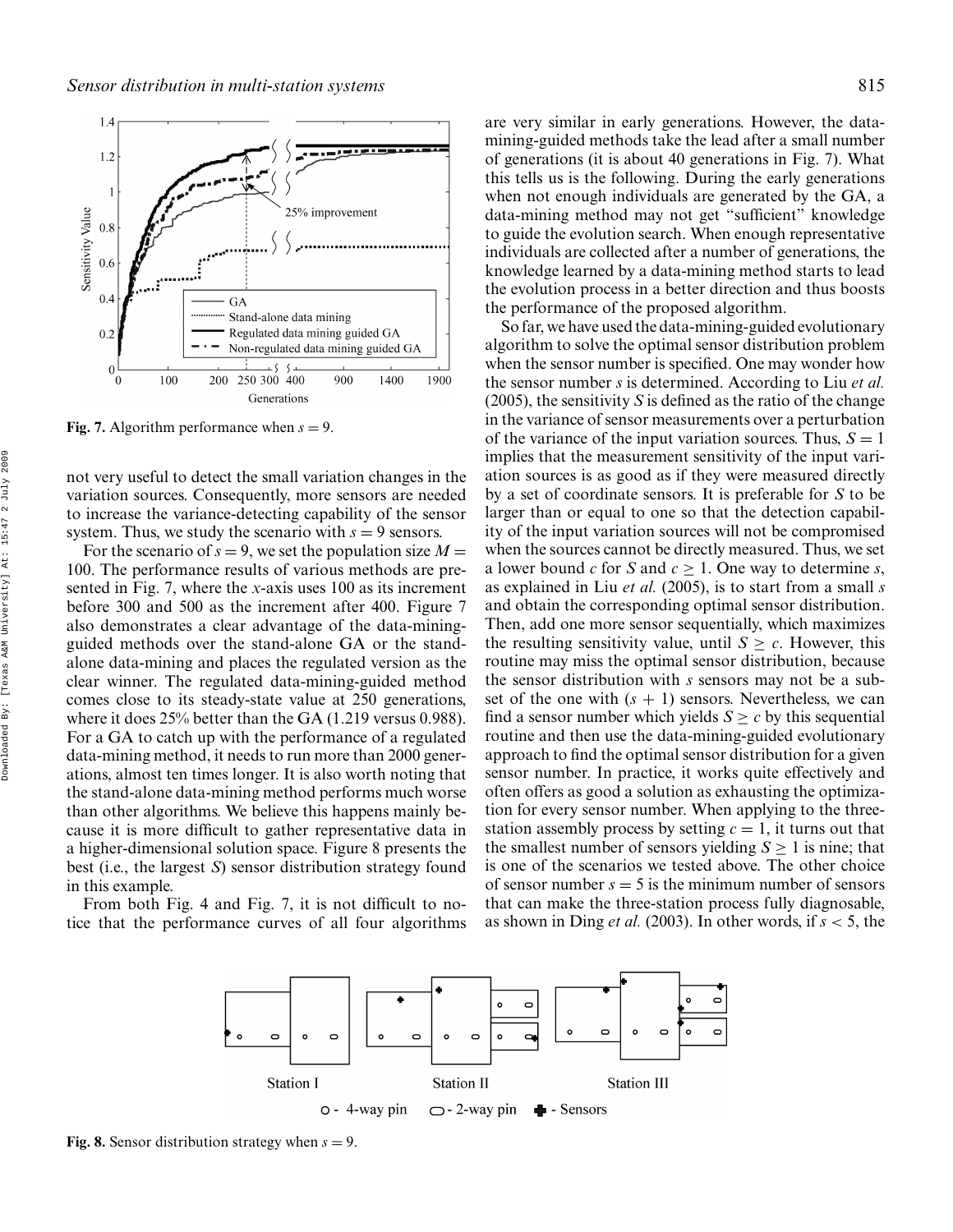*S* value will always remain zero no matter how the sensors are distributed.

Finally, please note that the integrated approach will see its limit when the scale of a manufacturing process gets very large. Under that circumstance, using the twostep procedure is warranted. For a large-scale system, one may first partition the whole system into smaller segments. Subsequently, use the method proposed in Ding *et al.*(2003) to find out how many sensors are needed for each segment and then use our proposed algorithm to find out the optimal layout within individual segments.

#### **4.2.** *Neural network training example*

To show the potential of our proposed method in other applications, we use it to train a neural network for classification problems. Multiple-layer Perceptrons (MLPs) (Minksy and Papert, 1969) have become popular as an effective datamining method. Given a group of connection weights  $z =$  $(\alpha, \beta, \gamma)$ , the MLP predictor is written as

$$
\hat{f}(\mathbf{x}_k|\mathbf{z}) = \varphi_0\left(\alpha_0 + \sum_{j=1}^p \gamma_j x_{jk} + \sum_{i=1}^O \alpha_i \varphi_h \left(\beta_{i0} + \sum_{j=1}^p \beta_{ij} x_{kj}\right)\right),\tag{16}
$$

where *p* is the number of inputs,  $\mathbf{x}_k = (x_{k1}, \ldots, x_{kp})$  is the *k*th input pattern, *O* is the number of hidden units in the MLP,  $\alpha_i$ ,  $\beta_{ij}$ ,  $\gamma_j$  are the weights on the connections from the *i*th hidden unit to the output, from the *j*th input to the *i*th hidden unit, and from the *j*th input to the output, respectively. The functions  $\varphi_0(\cdot)$  and  $\varphi_h(\cdot)$  are called activation functions. A common choice for  $\varphi_h(\cdot)$  is the sigmoid function. For regression problems,  $\varphi_0(\cdot)$  is usually set to be  $\varphi_0(x) = x$ ; and for classification problems,  $\varphi_0(\cdot)$  is usually set to the sigmoid function. Training a MLP is to minimize the error function

$$
U(\mathbf{z}) = \sum_{k=1}^{R} \left( \hat{f}(\mathbf{x}_k | \mathbf{z}) - y_k \right)^2 + \lambda \left( \sum_{i=0}^{O} \alpha_i^2 + \sum_{i=1}^{O} \sum_{j=0}^{p} \beta_{ij}^2 + \sum_{j=1}^{p} \gamma_j^2 \right), \quad (17)
$$

with respect to the connection weights  $\alpha_i$ ,  $\beta_{ij}$ ,  $\gamma_j$ . Here  $y_k$  is the observed output associated with  $\mathbf{x}_k$ , and *R* is the number of input patterns. The second term is the regulation term which avoids overfitting problems. Minimizing



**Fig. 9.** Algorithm performance for neural network training.

the function (17) is generally difficult (Hastie *et al.*, 2001), because one has to escape many local optima to reach the global minimum.

In this paper we train a MLP for the breast cancer classification problem (Mangasarian, 1993). The breast cancer dataset is collected at the University of Wisconsin Hospitals and is available at *http://www.ics.uci.edu/*∼ *mlearn/MLRepository.html*. There are 683 samples of nuclear features of fine needle aspirates from patients' breasts. Each sample consists of nine components, with each component having values from one to ten. The samples are classified into two classes, benign and malignant. The benchmark classification error in the literature is 2% (Mangasarian, 1993).

The breast cancer data is modeled by a MLP with three hidden units, and there are totally 43 connections weights. Each weight is restricted to the interval  $[-10,$ 10]. The first 342 samples are used as training data and the remaining 341 samples are test data. We applied the proposed methods to minimize Equation (17) on the training data. The population size is set to  $M = 100$ . We run each algorithm for 500 iterations. The algorithm performances are shown in Fig. 9. One can notice that the performances of the regulated data-mining-guided GA, the non-regulated data-mining-guided GA and the stand-alone data-mining method are comparable, and they all outperform the GA. Numerical results are presented in Table 2. The regulated version of our proposed algorithm

| <i>Algorithms</i>                   | <i>Training error</i>   |                             | <i>Test error</i>     |                              |
|-------------------------------------|-------------------------|-----------------------------|-----------------------|------------------------------|
|                                     | Average $U(\mathbf{x})$ | Classification error $(\%)$ | <i>Average</i> $U(x)$ | Classification error $(\% )$ |
| Regulated data-mining-guided GA     | 13.36                   | 3.4                         | 6.73                  | 1.7                          |
| Non-regulated data-mining-guided GA | 14.16                   | 3.3                         | 8.28                  | 1.9                          |
| Stand-alone data mining             | 13.68                   | 3.6                         | 8.34                  | 2.1                          |
| GA                                  | 32.00                   | 5.2                         | 33.82                 | 6.3                          |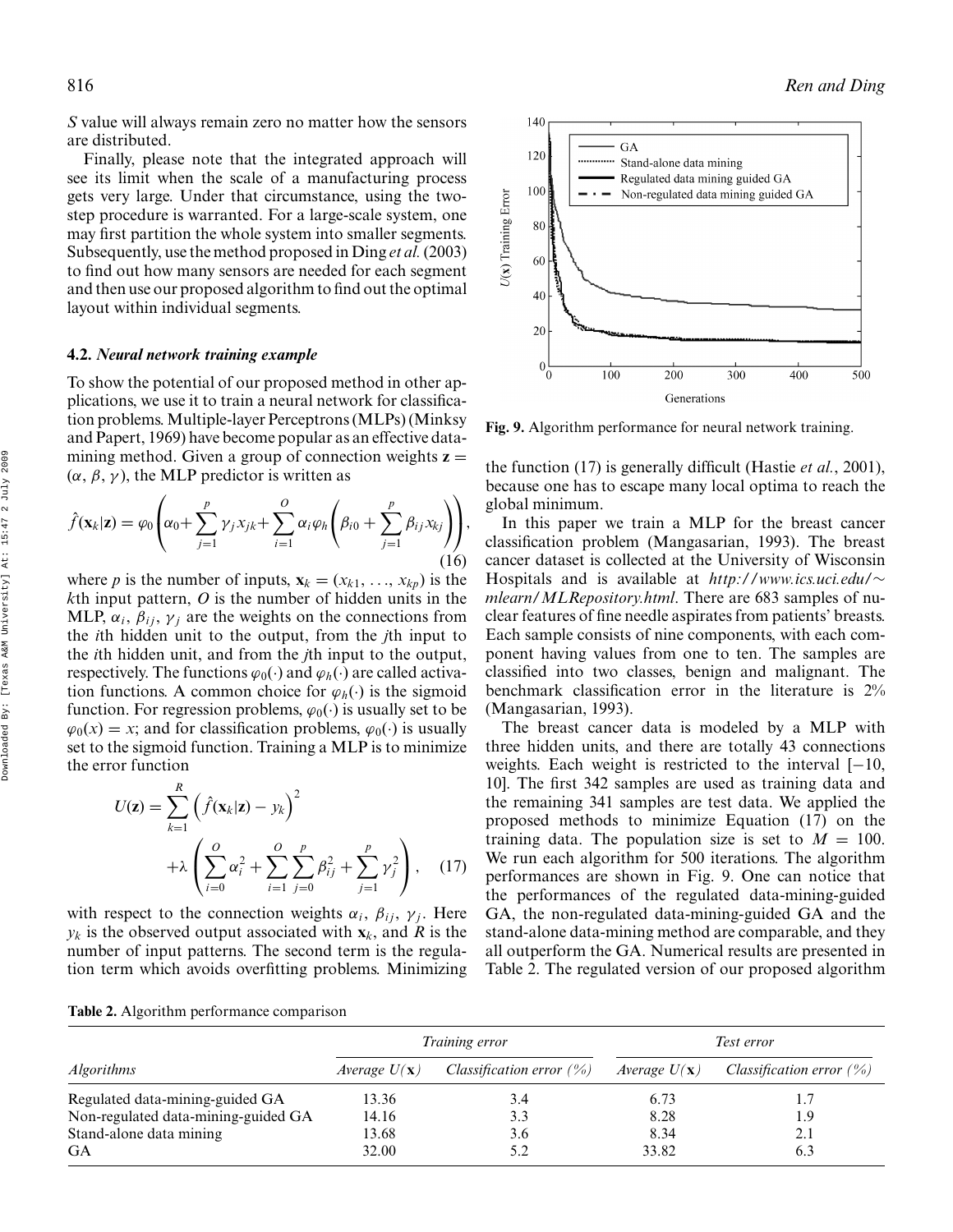outperforms others both in terms of training error and test error. Both data-mining-guided methods perform better than the 2% test error reported in Mangasarian (1993).

#### **5. Concluding remarks**

This paper investigates the problem of maximizing the variance-detecting capability of a distributed sensor system in a multi-station assembly process. The sensitivity index to be optimized is the smallest eigenvalue of the associated Fisher information matrix and optimizing it can provide a guarantee of a sensor system's capability to detect the underlying process variance changes. We devised a data-mining-guided approach to solve the optimization problem, which outperforms some popular alternatives including the GA approach.

The data-mining-guided evolutionary approach presented in this paper is essentially a heuristic method for optimization. Fundamentally, a data-mining method is also an optimization routine. Thus, a data-mining-guided approach is equivalent to breaking an originally complex optimization into a set of simpler problems that may be solved by the optimization routines embedded in the data-mining methods. The method is realized in this paper to solve a sensor distribution problem but should be extendable to other types of applications as well.

In the proposed method, because CART is used as the data-mining method, the design space is sliced into rectangles. There could be situations where a rectangular partition may not be optimal, for example, when the original design space is of more complex, non-regular shape. However, finding a good replacement for CART may not be straightforward because the repeated use of the datamining method demands that any viable candidate must be time-efficient and simple. Some other data-mining methods, such as artificial neural networks, are computationally expensive themselves, and are therefore less likely to be a good candidate for the proposed combination.

#### **References**

- Breiman, L., Friedman, J.H., Olshen, R.A. and Stone, C.J. (1984) *Classification and Regression Trees*, Chapman & Hall, New York, NY.
- Camelio, J., Hu, S.J. and Ceglarek, D. (2003) Modeling variation propagation of multi-station assembly systems with compliant parts. *Journal of Mechanical Design*, **125**, 673–681.
- Camelio, J., Hu, S.J. and Yim, H. (2005) Sensor placement for effective diagnosis of multiple faults in fixturing of compliant parts. *ASME Journal of Manufacturing Science and Engineering*, **127**, 68–74.
- Ceglarek, D. and Shi, J. (1995) Dimensional variation reduction for automotive body assembly. *Manufacturing Review*, **8**, 139–154.
- Ceglarek, D. and Shi, J. (1996) Fixture failure diagnosis for autobody assembly using pattern recognition. *Transactions of the ASME, Journal of Engineering for Industry*, **188**, 55–65.
- Ding, Y., Ceglarek, D. and Shi, J. (2000) Modeling and diagnosis of multistage manufacturing processes: part I – state space model. Presented at the 2000 Japan/USA Symposium on Flexible Automation, July 23–26, Ann Arbor, MI.
- Ding Y., Kim, P., Ceglarek, D. and Jin, J. (2003) Optimal sensor distribution for variation diagnosis in multistation assembly processes. *IEEE Transactions on Robotics and Automation*, **19**, 543–556.
- Ding, Y., Elsayed, E.A., Kumara, S., Lu, J.C., Niu, F. and Shi, J. (2006) Distributed sensing for quality and productivity improvements. *IEEE Transactions on Automation Science and Engineering*, **3**, 344–359.
- Djurdjanovic, D. and Ni, J. (2003) Dimensional errors of fixtures, locating and measurement datum features in the stream of variation modeling in machining. *Journal of Manufacturing Science and Engineering*, **125**, 716–730.
- Djurdjanovic, D. and Ni, J. (2004) Measurement scheme synthesis in multi-station machining systems.*Transactions of the ASME, Journal of Manufacturing Science and Engineering*, **126**, 178–188.
- Fang, K.T. and Wang, Y. (1994) *Number-Theoretic Methods in Statistics*. Chapman & Hall, New York, NY.
- Hastie, T., Tibshirani, R. and Friedman, J. (2001) *The Elements of Statistical Learning*. Springer-Verlag, New York, NY.
- Holland, J.H. (1992) *Adaptation in Natural and Artificial Systems: An Introductory Analysis with Applications to Biology, Control, and Artificial Intelligence*, MIT Press, Cambridge, MA.
- Huang, Q., Shi, J. and Yuan, J. (2003) Part dimensional error and its propagation modeling in multi-operational machining processes. *Journal of Manufacturing Science and Engineering*, **125**, 255– 262.
- Huyet, A.L. (2006) Optimization and analysis aid via data-mining for simulated production systems. *European Journal of Operational Research*, **173**, 827–838.
- Igusa, T., Liu, H., Schafer, B. and Naiman, D.Q. (2003) Bayesian classification trees and clustering for rapid generation and selection of design alternatives. Presented at the 2003 NSF Design, Service and Manufacturing Grantees and Research Conference, Birmingham, AL, January 4–9.
- Jin, J. and Shi, J. (1999) State space modeling of sheet metal assembly for dimensional control. *Journal of Manufacturing Science and Engineering*, **121**, 756–762.
- Khan, A. and Ceglarek, D. (2000) Sensor optimization for fault diagnosis in multi-fixture assembly systems with distributed sensing. *Transactions of the ASME, Journal of Manufacturing Science and Engineering*, **122**, 215–226.
- Khan, A., Ceglarek, D. and Ni, J. (1998) Sensor location optimization for fault diagnosis in multi-fixture assembly systems. *Transactions of the ASME, Journal of Manufacturing Science and Engineering*, **120**, 781–792.
- Khan, A., Ceglarek, D., Shi, J., Ni, J. and Woo, T.C. (1999) Sensor optimization for fault diagnosis in single fixture systems: a methodology. *Transactions of the ASME, Journal of Manufacturing Science and Engineering*, **121**, 109–121.
- Kim, P. and Ding, Y. (2005) Optimal engineering system design guided by data-mining methods. *Technometrics*, **47**, 336–348.
- Liu, C., Ding, Y. and Chen, Y. (2005) Optimal coordinate sensor placements for estimating mean and variance components of variation sources. *IIE Transcations*, **37**, 877–889.
- Lobo, F.G. and Goldberg, D.E. (2004) The parameter-less genetic algorithm in practice. *Information Sciences*, **167**, 217–232.
- Mandal, A., Wu, C.F.J. and Johnson, K. (2006) SELC: Sequential elimination of level combinations by means of modified genetic algorithms. *Technometrics*, **48**, 273–283.
- Mandroli, S.S., Shrivastava, A.K. and Ding, Y. (2006) A survey of inspection strategy and sensor distribution studies in discrete-part manufacturing processes. *IIE Transactions*, **38**, 309–328.
- Mangasarian, O.L. (1993) Mathematical programming in neural networks. *ORSA Journal on Computing*, **5**, 349–360.
- Michalski, R.S. (2000) Learnable evolution model: evolutionary processes guided by machine learning. *Machine Learning*, **38**, 9–40.